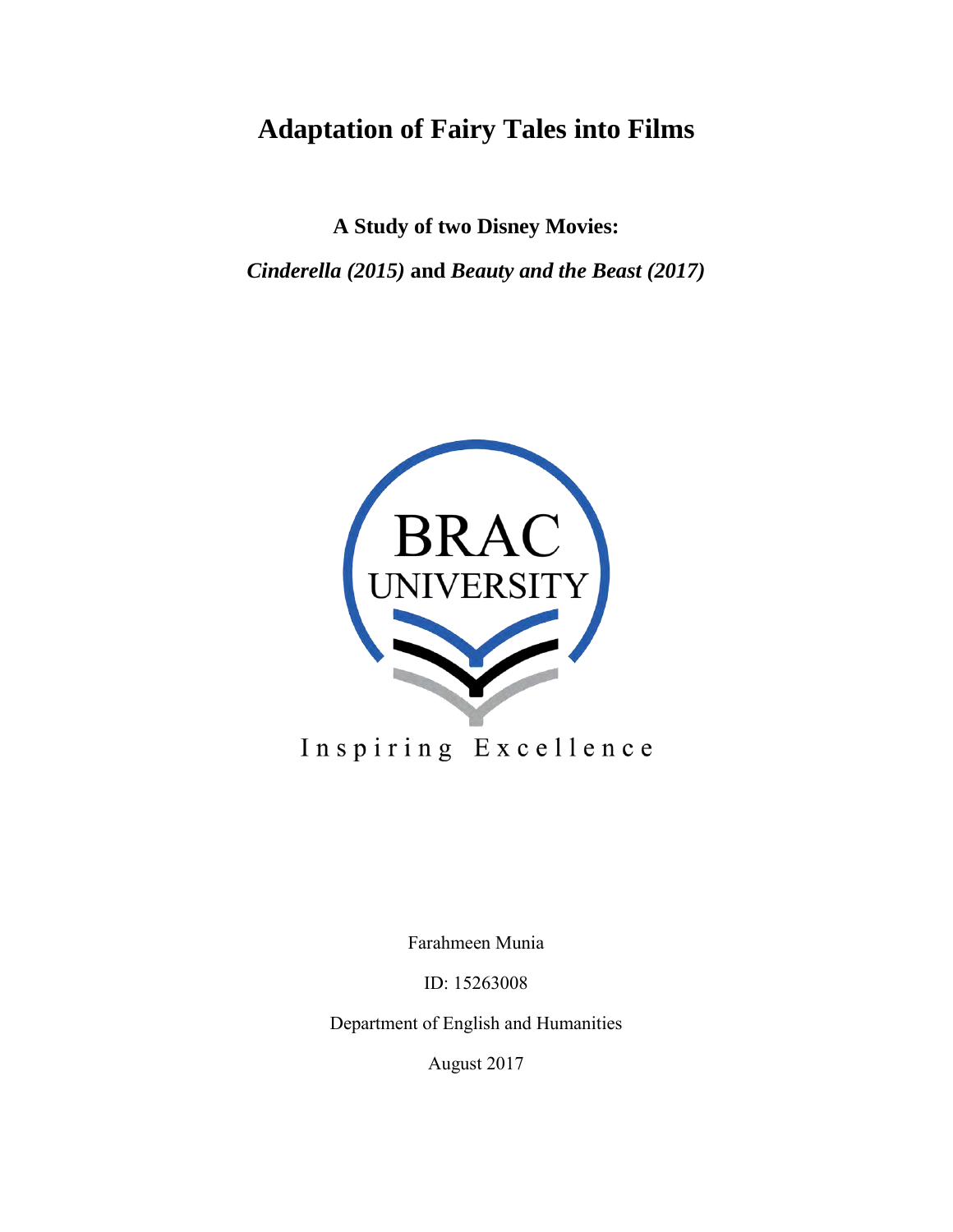## **Adaptation of Fairy Tales into Films**

**A Study of two Disney Movies:**

*Cinderella (2015)* **and** *Beauty and the Beast (2017)*

A Thesis submitted to

The department of English and Humanities

Of

BRAC University

By

Farahmeen Munia

In partial Fulfillment of the Requirements

For the Degree of Masters of Arts in English

August 2017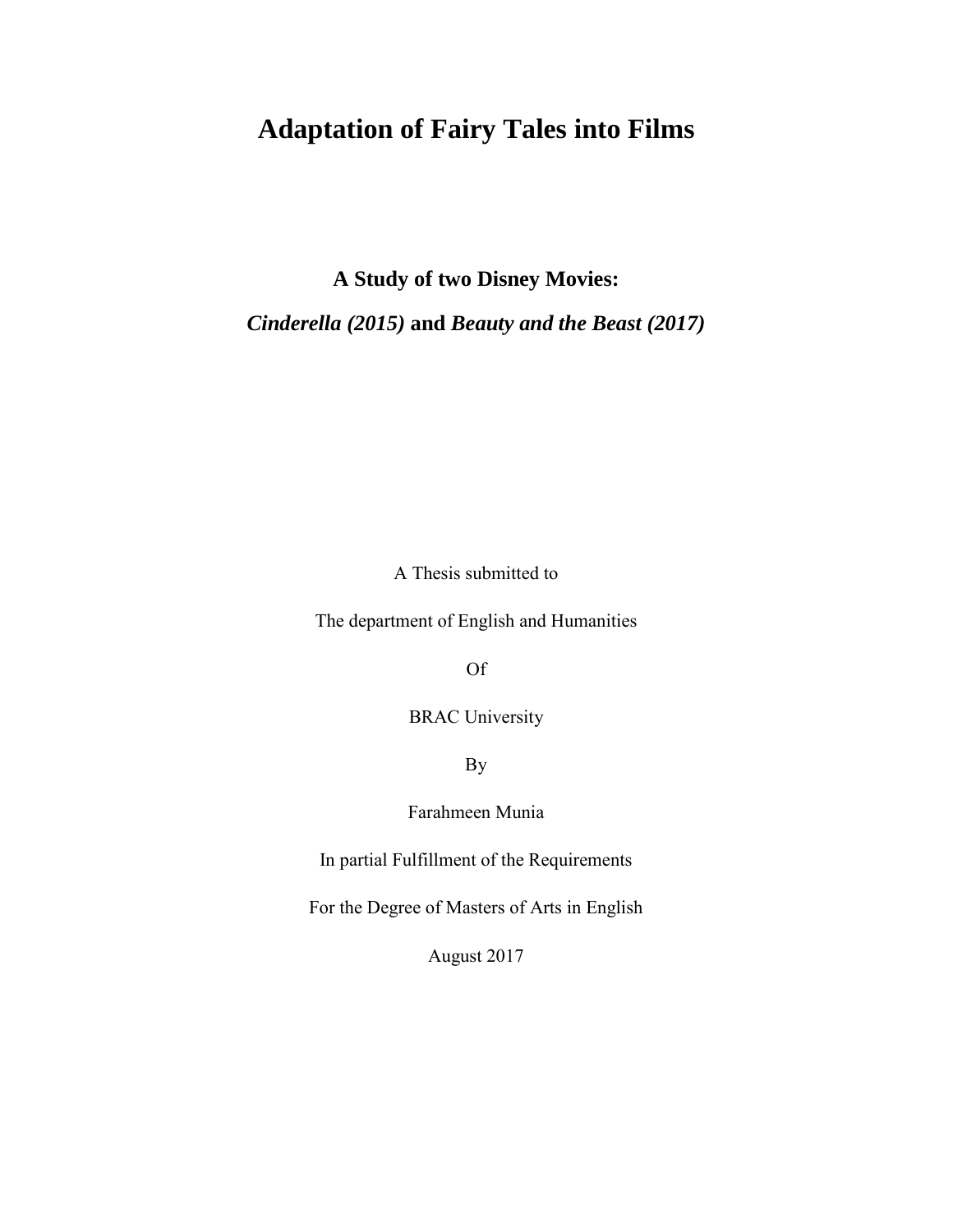### Contents

| 1. Acknowledgement 1 |  |
|----------------------|--|
|                      |  |
|                      |  |
|                      |  |
|                      |  |
|                      |  |
|                      |  |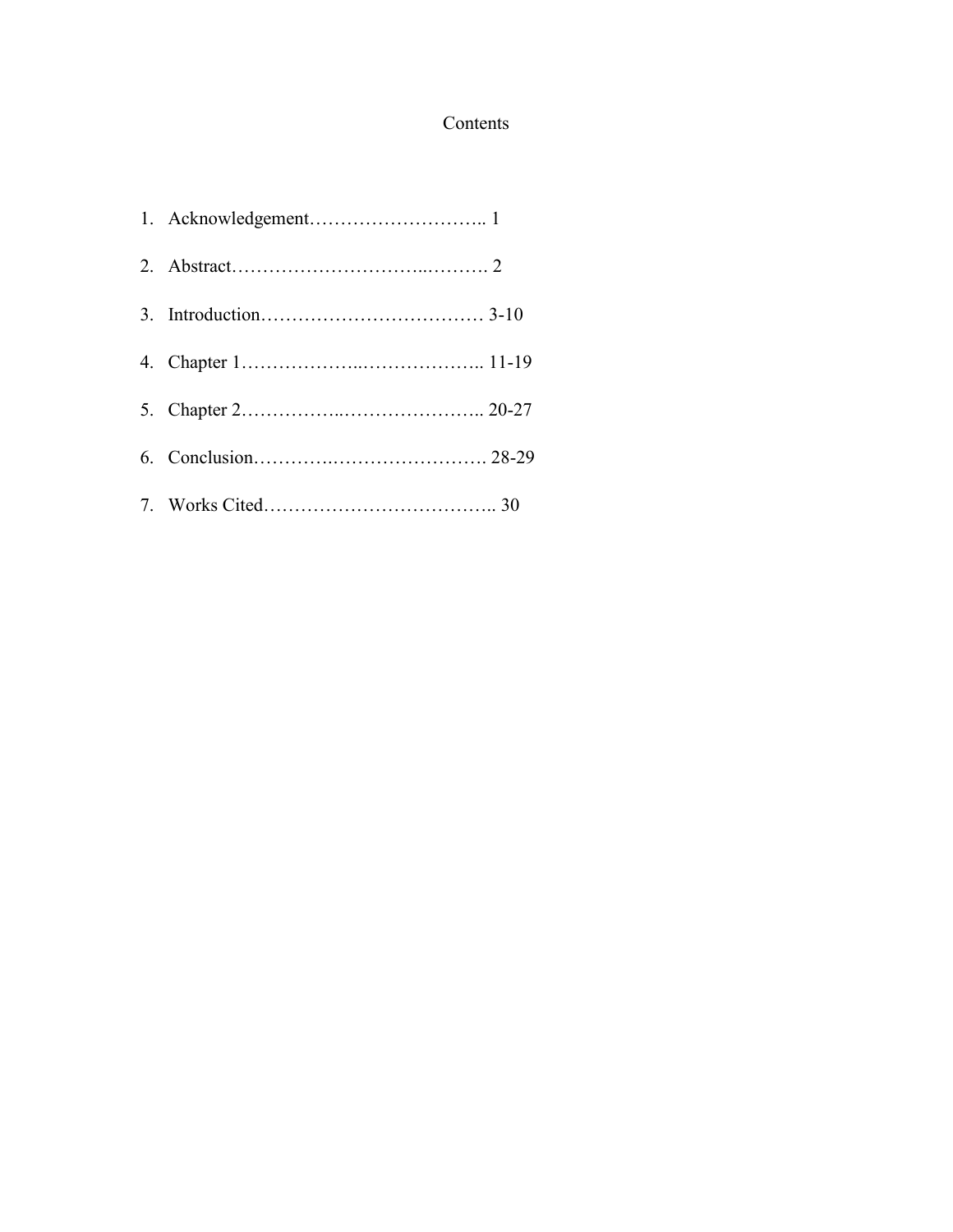#### Acknowledgement

I am very thankful to Almighty Allah for giving me this opportunity. I would also like to thank my supervisor Professor Dr. Syed Manzoorul Islam for his guidance and support. I am indebted to my supervisor for giving me his valuable time, suggestions throughout the writing of this thesis. I would also like to thank Professor Dr. Firdous Azim for her support. And I would also want to thank my friend Md. Kamrul Hasan Kamol without him I wouldn't have come this long. I would also like to thank my friends Saraf Anjum, Shammee Akter and Rezwana Rahaman for their support. Last but not the least I would also take this opportunity to thank my husband Golam Ishfaque for the support and motivation which helped me to reach here.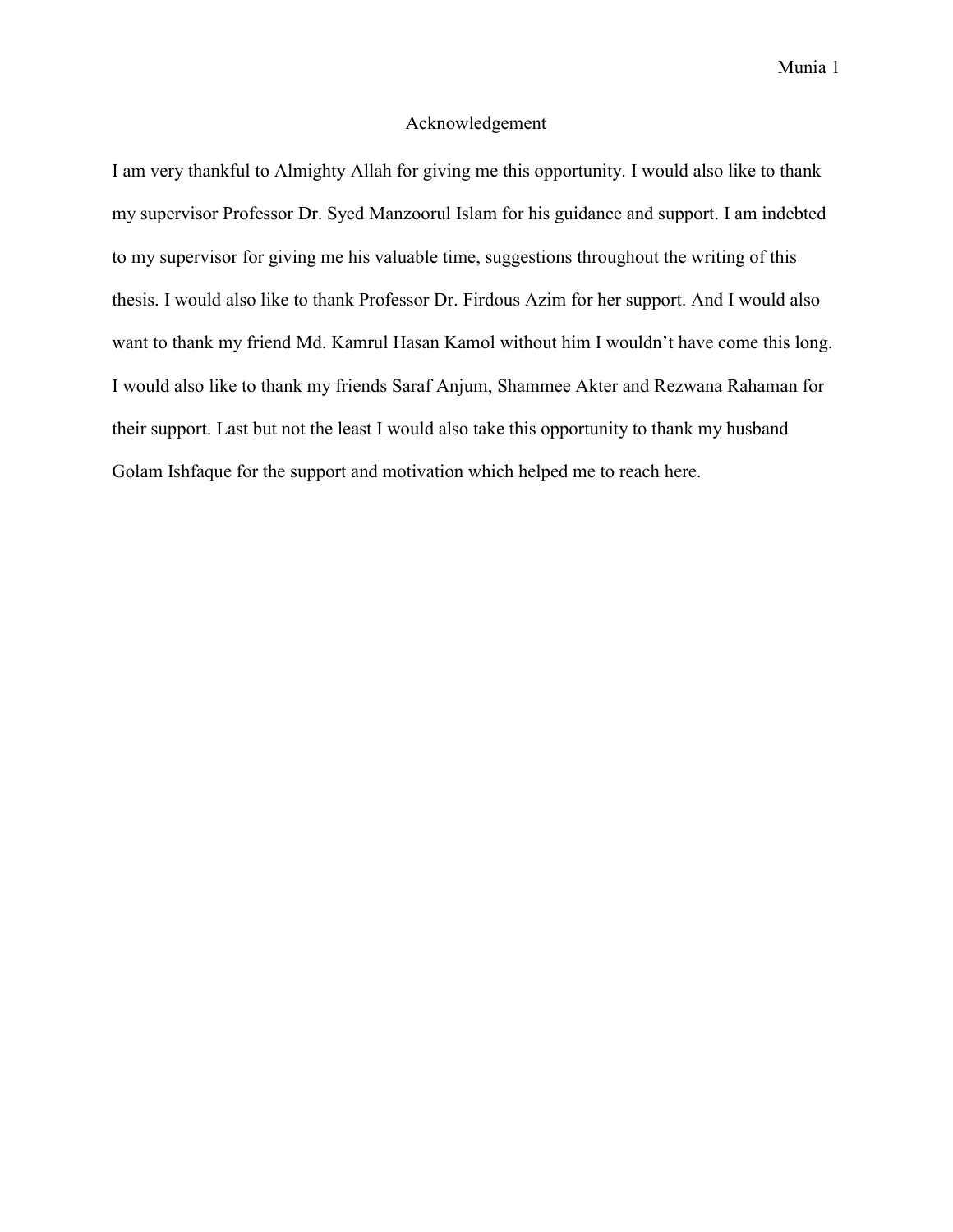#### Abstract

Movie adaptation is the way to covert a play, book or novel into a movie. The aim of this paper is to discuss the adaptation of two popular fairy tales *Cinderella (2015)* and *Beauty & the Beast (2017)*. The primary focus of this paper is to the efficiency of adaptation by the movie directors and how they presented the story in the movie. Did there any changes made in the movie or not, is there any fact that was overhyped or understated in the story. In conclusion the issue of gender in translation is also discussed briefly considering the films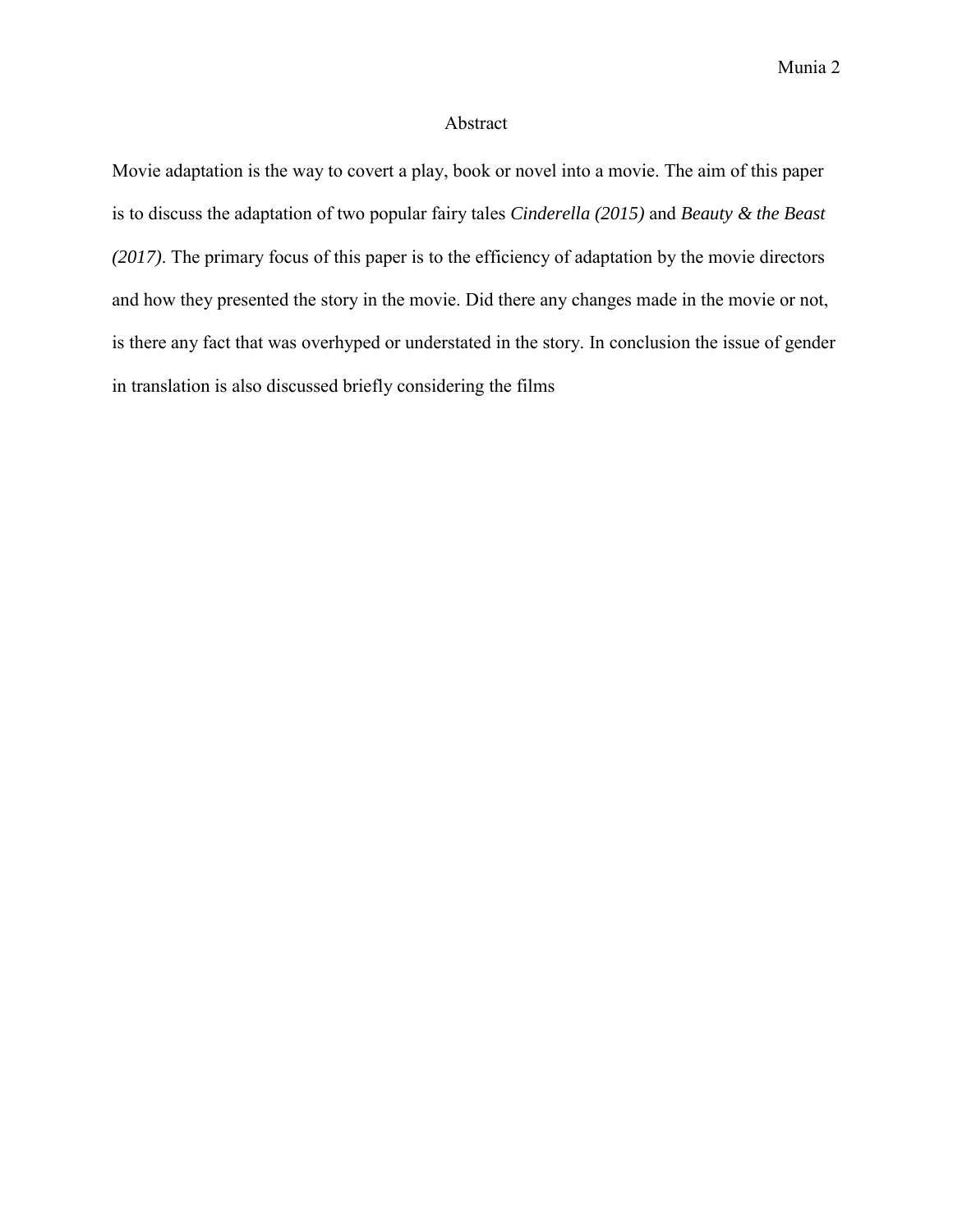#### **Introduction**

Most of us have the experience of reading or hearing about inspirational characters from true stories, story books and fairy tales in our childhood which helped us build our moral and ethical behavior. Some of those characters are from historical movements of different periods. Now, if we consider only fairy tales then we can say that each fairytale delivers a message to its readers or listeners who are usually children. These fairytales are either written down and collected in book, or orally transmitted. There are story tellers in rural communities who are receptacle of such stories. Later, when television emerged as the most powerful form of entertainment some of these stories became television productions. These adapted versions on television have been widely accepted by mass audiences both children and grownups.

The process of translating a story into a film has become a very common phenomenon in recent times. This is called adaptation in which a work in one genre gets transformed into another genre. Today, much plays and even true stories are turned into films. This process of adaptation- which is a form of translation is a complex work, but this is possible if there is no distortion or drastic changes. If we look at the fairy tales then we can see that all the popular fairy tales are now available in the form of movies, and most importantly these are very popular to children and teenagers. There are many movies like *Cinderella (2015)*, and the *Beauty and the Beast (2016)*. Besides there are children's and adolescent's favorite movie productions like *Harry Potter (2001)*, *Spiderman (2002)* which have fairy tale based, which is either explicit or implicit. Though these were initially written in book form, they are being transformed into movies.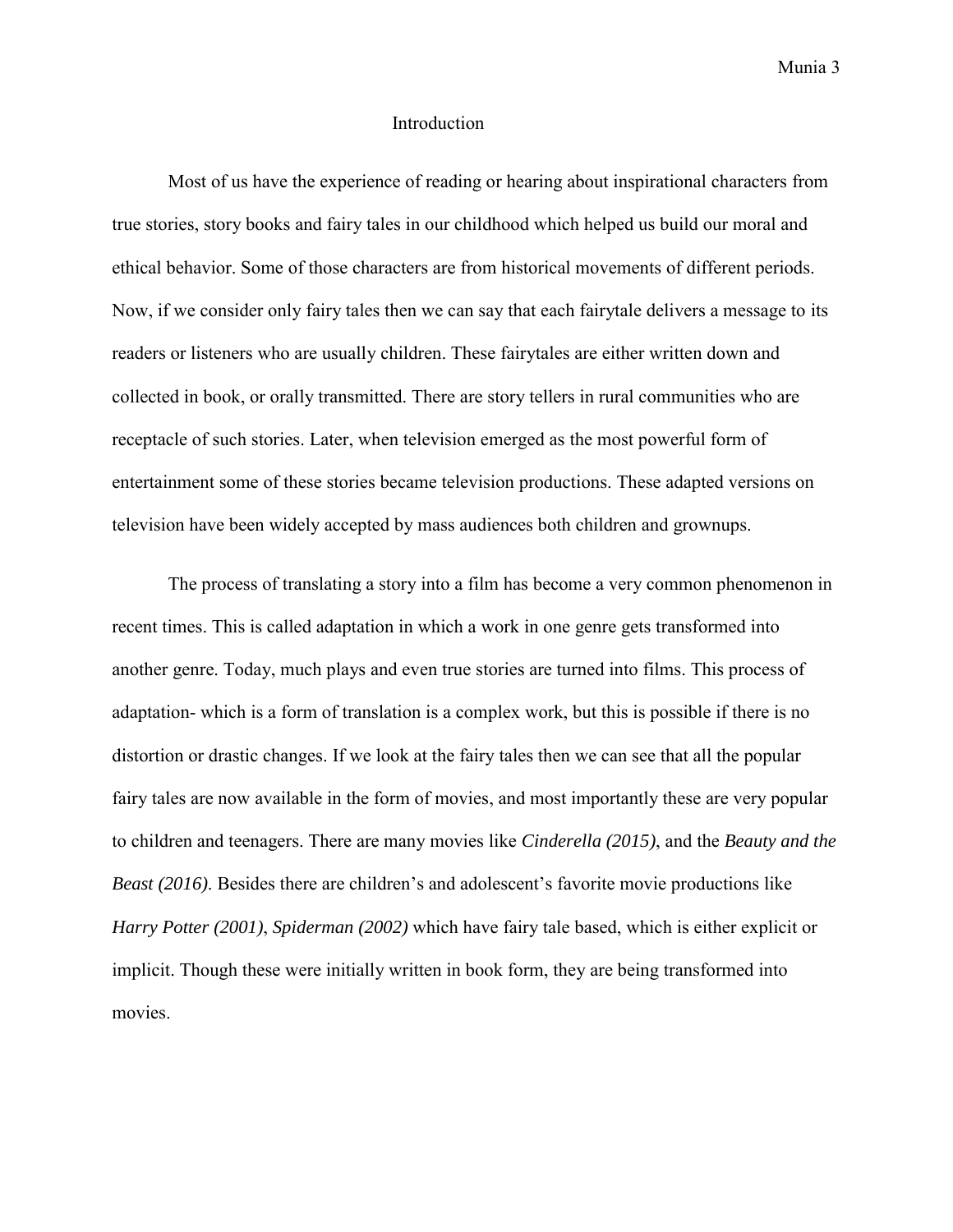Adaptation is popular among film and television makers and audiences alike because of its ability to bring universal elements in one frame into another. Disney movies in USA are particularly on a global scale appealing to children and teenagers. These are popular because the message a fairy tale contains can be delivered quite strongly and appealingly in a movie version. For example, evil always get defeated in a fairy tale by good, greediness can bring danger, ego can ruin the image etc. In addition, these messages are still relevant to people's lives and they can relate their condition along with the fairy tale story line.

Adaptations have increasingly become a tool of reaching diverse cultures across the globe. Due to the technological advancement, like the Internet and electronic devices, adaptation of literary and non-literary works into visual medium has become very popular. Language to language translation is mostly limited to book forms; but adaptation of novels for films can represent the story of the novel on screen. Thus, whenever a literary work is adapted for film, it can reach a wide range of audiences within a short time. There is a difference between filmic language and written language. The filmic language is based on sound, action of characters and movement of colorful images on screen. Audiences can understand the meanings of these images easily even if the language is different. However, written language is particularly based on word images and the power of imagination is strongly present as the reader goes through the story. Filmic language, in contrast, is comparatively simpler to understand for people. This is the strength of audio-visual image. In this regard, Peter Verstraten comments "…words and literature stimulate our thoughts, while images and film provoke our senses. And whereas a novel can dedicate ample space to describe characters or landscapes, a film can show them at a glance." (Verstraten 174)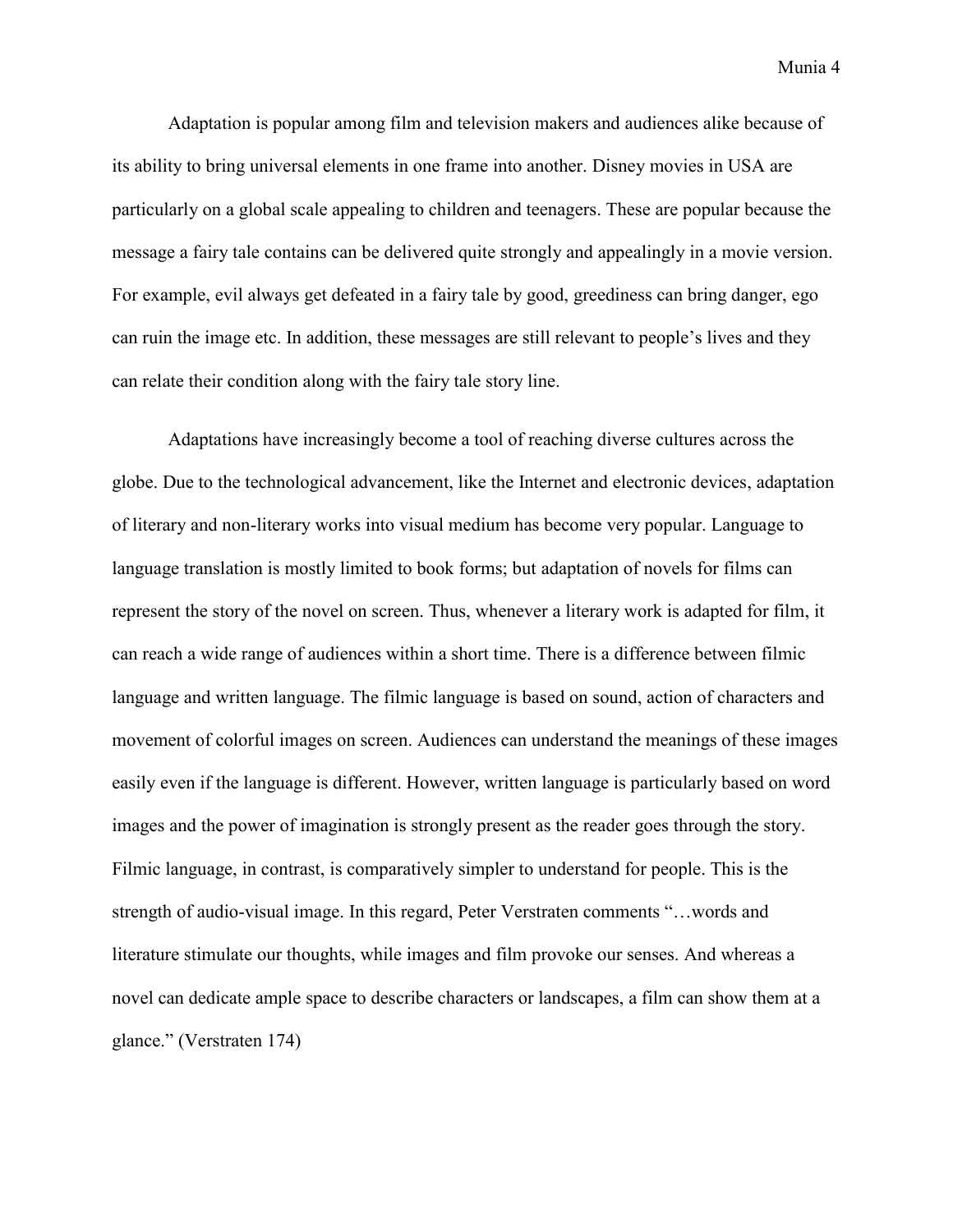In general, translation understood as the process of transferring meaning; the transition from one language to another language. An essential requirement for any translation is the transference of a source language into a target language without omitting the meaning of the original language. Knowledge of culture of both source and target languages is very important in translation. Language is an inseparable aspect of a culture, and literature is the finest practice and expression of a language. Translation facilitates the transmission of one language of a particular culture to another cultural sphere.

A fairytale narrates a story based on number of interrelated paraphernalia- magic, witches, dragons, goblins, mermaids, princes and princesses. Fairytales are not available in original documented versions as these are universally oral productions, and they are part of folklore. Though fairytales originated in oral traditions these stories can be translated into different forms. Oral literature can be translated to and adapted for cartoons, TV serials, stage shows, films etc. Movie adaptation of fairytales is an example of the use of folklore or oral literature as a source text. This often falls under criticism for deviation from the source text, distortion, and bias and lack of theoretical accuracy. This becomes problematic as there is no fixed, documented form of source text available to transfer. Translating and adopting fairy tales for the visual media have become a bit problematic as fairytales primarily originate in oral traditions.

The concept of text has also become problematic in over the time. In poststructuralist thought the notion of text goes beyond linguistic form or written language. In this perspective, anything can assume the position of a text. A found definition of text is something that can be subject to interpretations, something that contains a cultural and contextual meaning. For example- silence can be a text. Silence can signify deep meaning in certain context. Umberto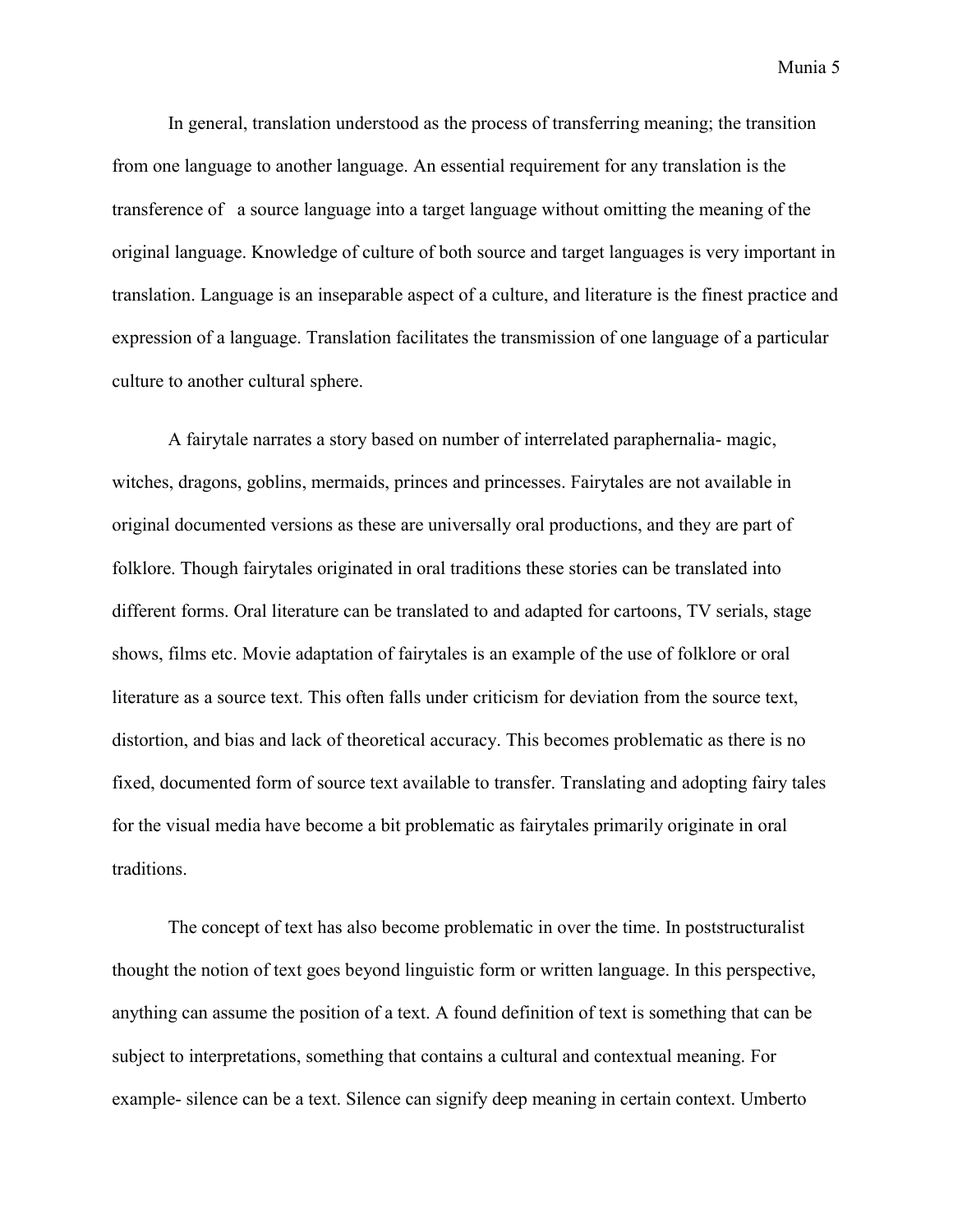Eco emphasized the importance of emotion and storytelling power of a literary work in translation. According to him "…translating is not only concerned with linguistic competence, but with intertextual, psychological, and narrative competence. … Translation does not concern a shift from language A to a language B." (Eco 13) Therefore, it is possible to argue that fairy tales or folklores do not have any issue of untranslatability. Rather, fairy tales have universal themes which are still relevant to human emotion. The characters and themes provide a basis of a translation and adaptations.

"Folklore developed, and continues even now, in the communities where few if any people can read or write" (Abrams and Harpham 104). Folklores traveled and still travel orally across human societies. Though fairytales belong to oral tradition, the old oral tradition they represent have some key characteristics on which an adaptor can concentrate. There might be absence of structural elements, technical issues and other forms, but the impact, character and themes of fairytales dispatch themselves easily into a translated or adapted work.

The dichotomy between good and evil is perhaps the most common feature in any fairytale. A fairytale is narrated in a way that teaches us that good always triumphs over evil. The power of charismatic story telling always captures our attention. This impact is even more intense in children's mind. As a result the moral meanings of fairy tales can easily be conveyed to them in any form – oral transmission, written form, translation or adaptation.

With the rise of media and its dominance over society in the last few decades, literature started to adopt a particular mechanical form for dissemination. Intersemiotic translation makes a space so that literature can pursue its aim in the electronic media. In discussing the nature of film as art in the context of the power of media and technology James Monaco comments, "The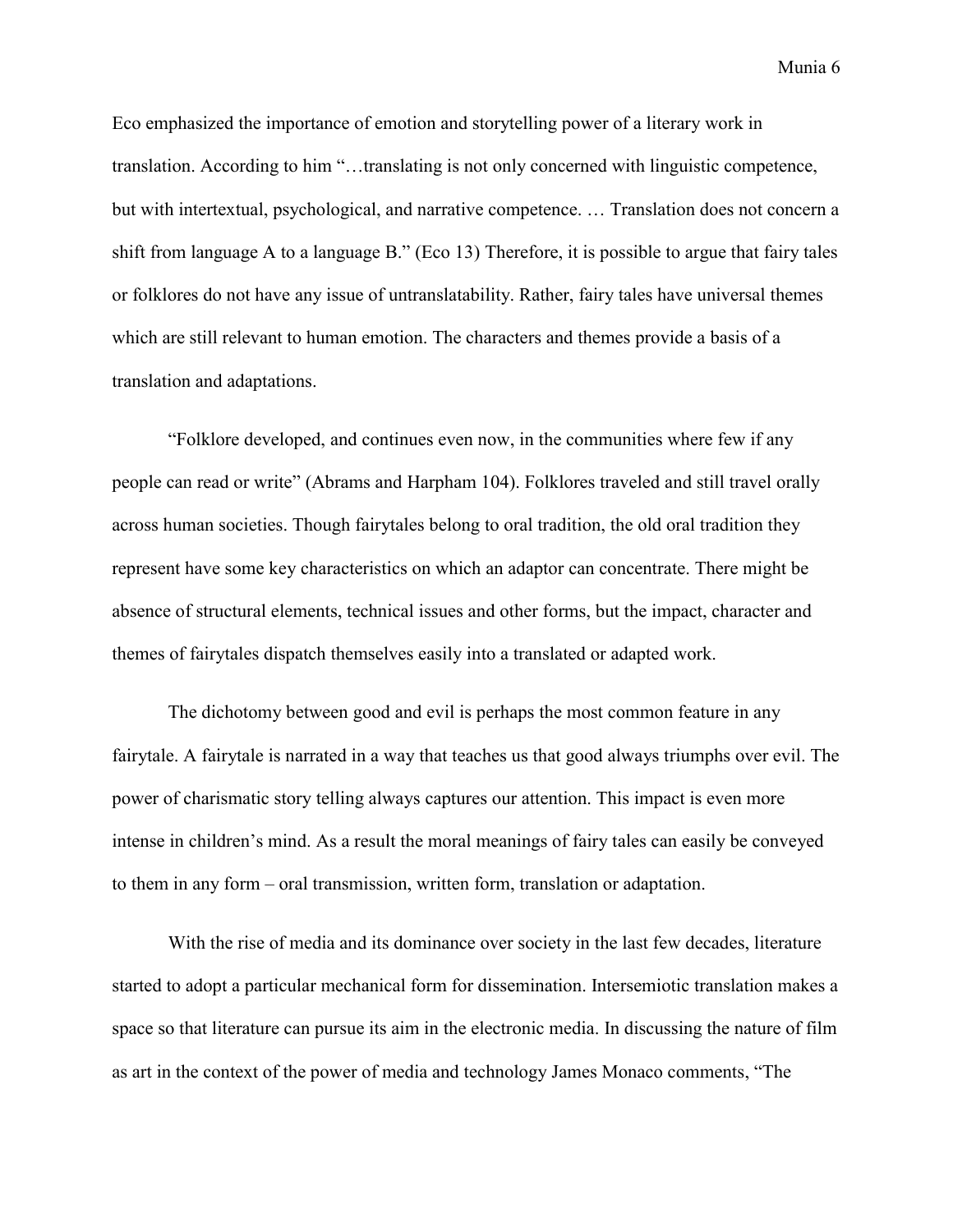application of digital technology to film and audio, which begun to gather momentum in the late 1980s, points to a new level of discourse: alone that is about to revolutionize our attitude toward the recording arts." (Monaco 27) Television is the most popular example in this regard, as television or a movie presents moving pictures. This is an example of the recording art. Translation can be a helpful tool to make literature present in visual form or recording art form. An oral or written story must go through the procedures of transmutation or adaptation to exist in the visual form. This transition makes a work capable to exist in visual forms. However, there are some parameters accepted by translation theorists. Generally accepts as essential in any translation or adaptation exercise.

Movie adaptation- which can also be describe as transmutation- transfers a source text onto moving images as target text. These two are forms of language yet they have different mechanisms and instruments. Camera, sound, light, words are of prime concern in filmic language whereas work of fiction or a fairy tale requires the author's/ narrators imagination, use of emotions and investment of memory. A good intersemiotic translation can successfully transfer the source text onto screen. According to Kiene Brillenburg Wurth "Screens are frames, or rather, they frame, and framing is crucial to literature as it is a condition of possibility for fiction-- a demarcation of the imaginary."(Wurth 2)

Translation theorists believe that exact translation is almost an impossible task. Even, self-translation surprisingly has many problematic issues. Thus, the question of loss and gain is a common discussion that translation theorists examine in order to determine the success and acceptability of the translated work. In the same way, the process of fairytales adaptation demands answers to some questions: Whether source text the characters are the same in the film version, whether the director maintained the chronology of events of the story; whether the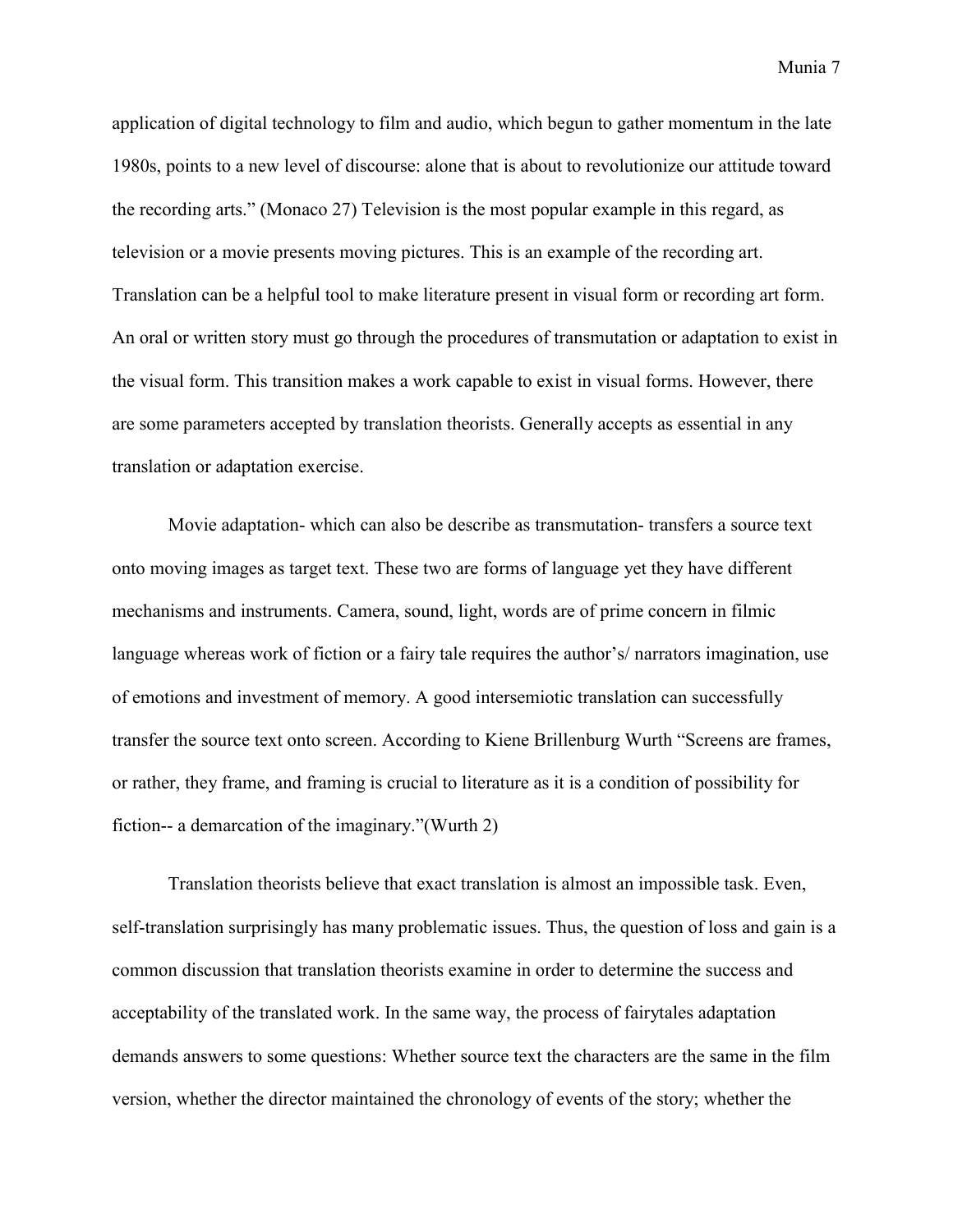moments depicted in the source text are also present in the film version, and whether we are influenced by the movie as a fairytale. These are important issues to look at to conclude whether the adaptation is successful or not.

In discussing movie adaptation from the point of view of literature Peter Verstraten comments "…a director should grab the basic idea and then take a distance from the literary language in order to develop a specific film language." (Verstraten 177)

According to Roman Jakobson's "On Linguistic Aspects of Translation" there are three types of translation-- Intralingual translation, Interlingual translation and Intersemiotic translation. (Bassnett 22) Each of these types is supported by interpretation of texts. Any interpretation of a source text is done in particular way of understanding and experiencing a text. In the same way adapting fairy tales for movie making also needs interpretation. In an intersemiotic translaslation decoding of the source text and transferring it to filmic language as a recoded meaning is a necessary task. In this regard DeWitt Bodeen, in his work "The Adapting Art", (*Films in Review*) comments: "Adapting literary works to film is, without a doubt, a creative undertaking, but the task requires a kind of selective interpretation, along with the ability to recreate and sustain an established mood." (7)

It is possible to claim that time and space are important parameters in the translation process. They determine the state and condition of a culture of the source text as well as the cultural aspects of the target language. For translation theorists, translation of a source text to a target text is essentially an interpretation and requires cultural knowledge. According to Umberto Eco "…every interpretation is in the first place a translation" (Eco73)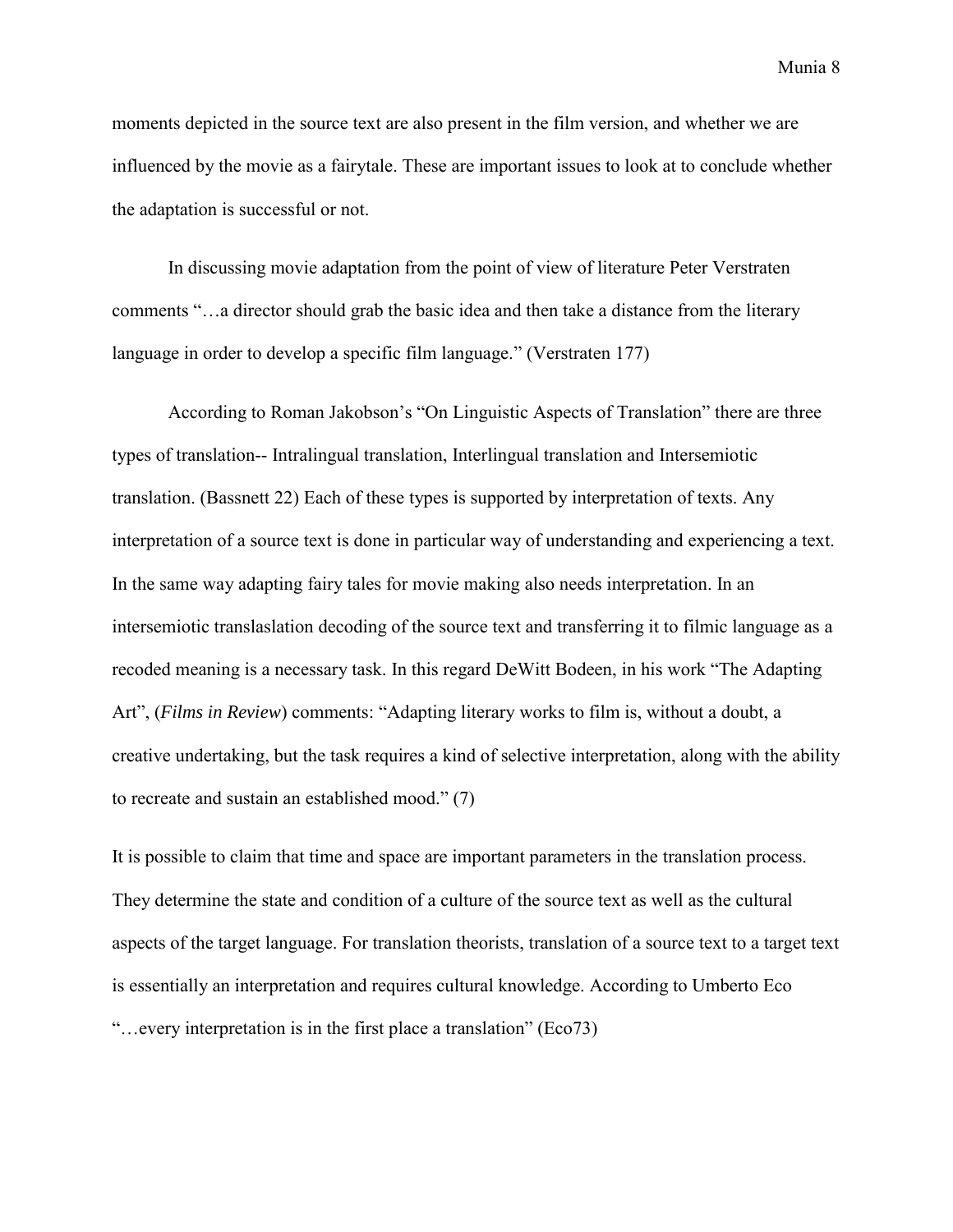If interpretation is one's requirement for understanding things, or particularly a way of understanding things, then ideology, power relations and the issue of gender can aid the task of interpretion. A translator can be influenced by certain ideological state. So, a translation work would be affected if the translator interpreters the source text from inside any ideology. Ideology, power-relations, the issue of gender or a particular racial or political bias can alter and manipulate the translation process. For example-- a Marxist translation would be different from a capitalist translation. Similarly a feminist transition has some key characteristics that would be different from a male-centered translation work. A translation work conducted by a translator, who thinks women are inferior or maintains a patriarchal supremacy, would definitely minimize a strong female character and reduce its impact.

Similarly, a gender biased translation would usually strictly maintain the binary category of Self/Other or male/female. In such the representations male figures are usually powerful and female representation is submissive. In *Sexual Politics (1969)* American feminist theorist Kate Millett points out how ideological and sociological factors work to suppress women. Literature is a cultural domain, there; if a translator believes in patriarchy and translates a source text from a radical gender biased culture then, manipulation on his part to reduce the feminist content can be expected.

The paper aims to discuss the movie adaptation process in the Disney movies namely *Cinderella (2015)* and *Beauty and the Beast (2017)* in the context of the ideas and issues that have been raised so far. This paper attempts to investigate the difference between the source texts and their movie versions. In this regard it will take into account the directorial view, visual composition and cinematography. Since accurate translation/ adaptation is never possible, this paper also tries to look at how successfully the adapted movies represent the main themes of the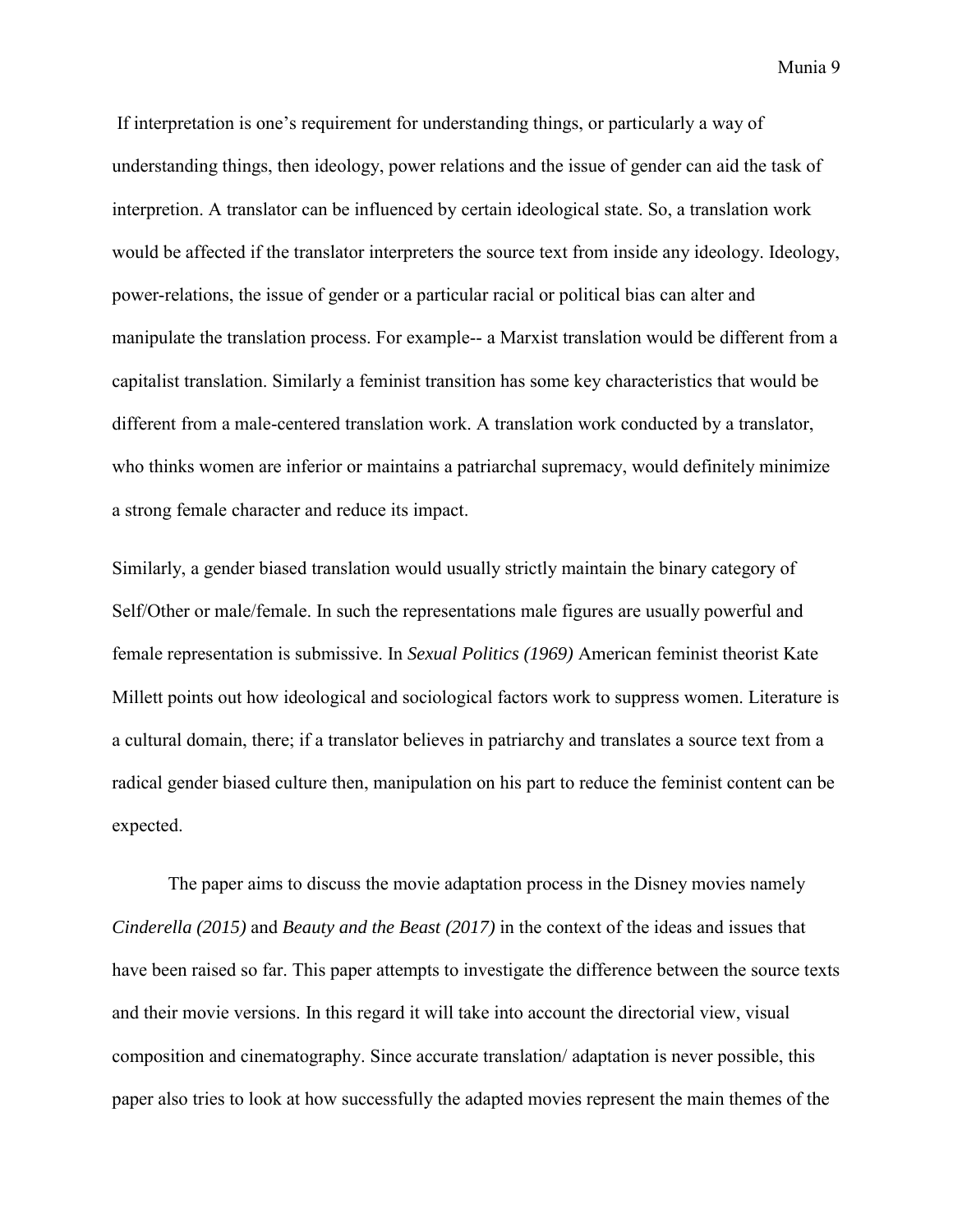fairy tales. In addition, the aspects of the fairy tales that are absent in the movie version will also be discussed in this paper.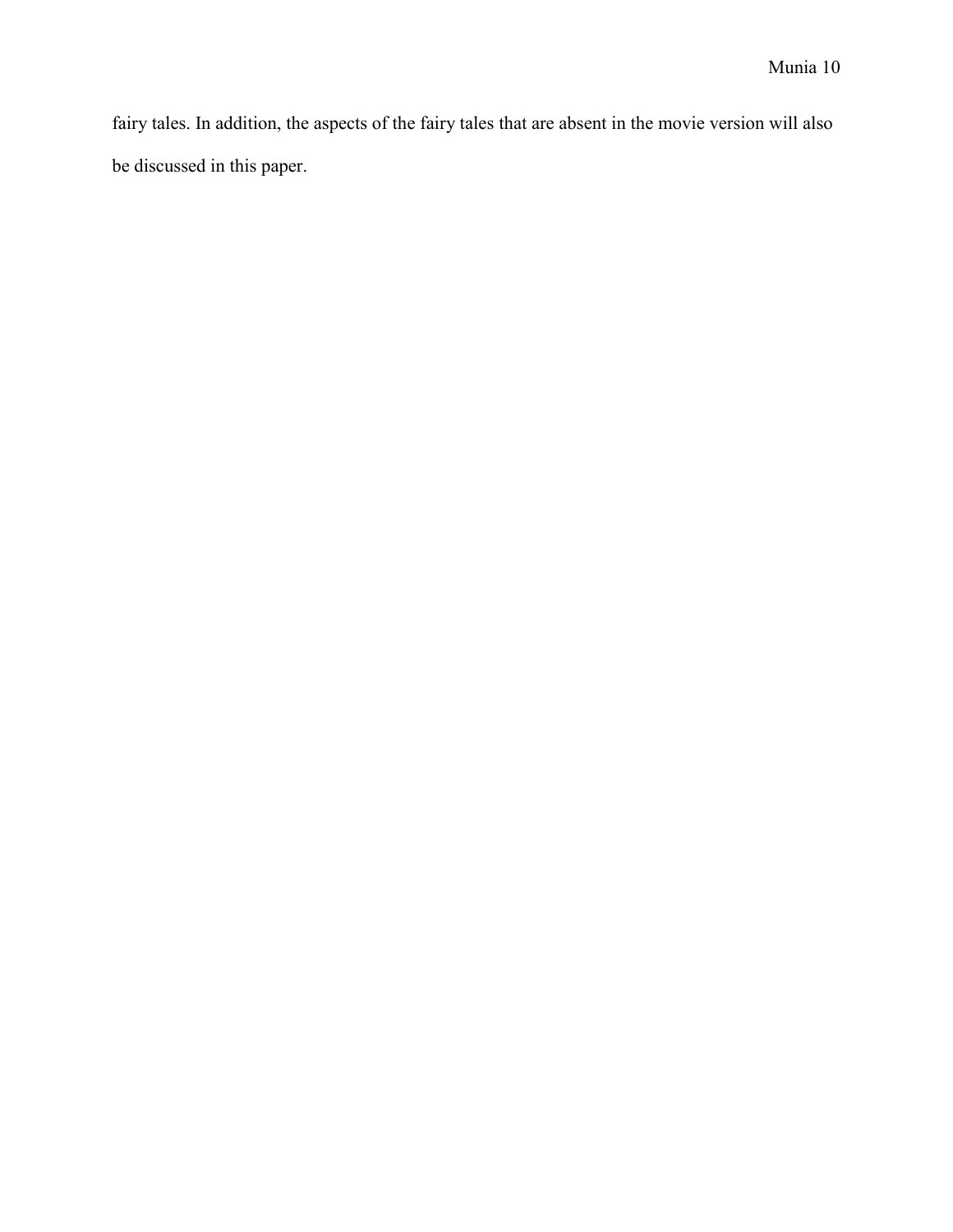#### Chapter 1

#### Cinderella adaptation in Disney Movie

*Cinderella (2015)* is one of the most popular fairytales and the storyline has been transformed into several movie forms. This movie was first released on 13 February 2015 simultaneously in USA and Germany. The reason behind multiple adaptations of a single fairytale in different times is that the story remains important to the audiences. The adapted movies are Clyde Geronim and Wilfred Jackson's *Disney's Cinderella (1950),* Robert Iscove's *Rodgers and Hammerstein's Cinderella (1997)*, Mark Rosman's *A Cinderella Story (2004)* and Kenneth Branagh's *Cinderella (2015)*. This chapter attempts to examine the adapted film *Cinderella (2015)* by Kenneth Branagh under Walt Disney Studios Motion Pictures Company. For this purpose the audio book of *Cinderella* by Brothers Grimm has been considered as a source text. This paper argues that the director of *Cinderella (2015)* could successfully transfer the story of Cinderella onto screen with some changes in the movie version.

Before analyzing the question of adaptation of the fairy tale, it would be helpful to briefly recapitulate the story of Cinderella. The fairy tale, in Brothers Grimm's version, is set in an unknown country and narrates the story of a gentle girl Cinderella who lost her mother at a very early age. Her mother was buried in the garden of the house. Later her rich father married another woman who had two daughters of her own. Time became very painful for Cinderella, as her step mother used to torture her routinely by assigning household work. She was engulfed by the pain of loss of her own mother and continuous humiliations. To find solace and relief she kept weeping in front of her mother's grave. Even her fine clothes were taken away and the kitchen became her permanent residence. However one day the father asked the daughters what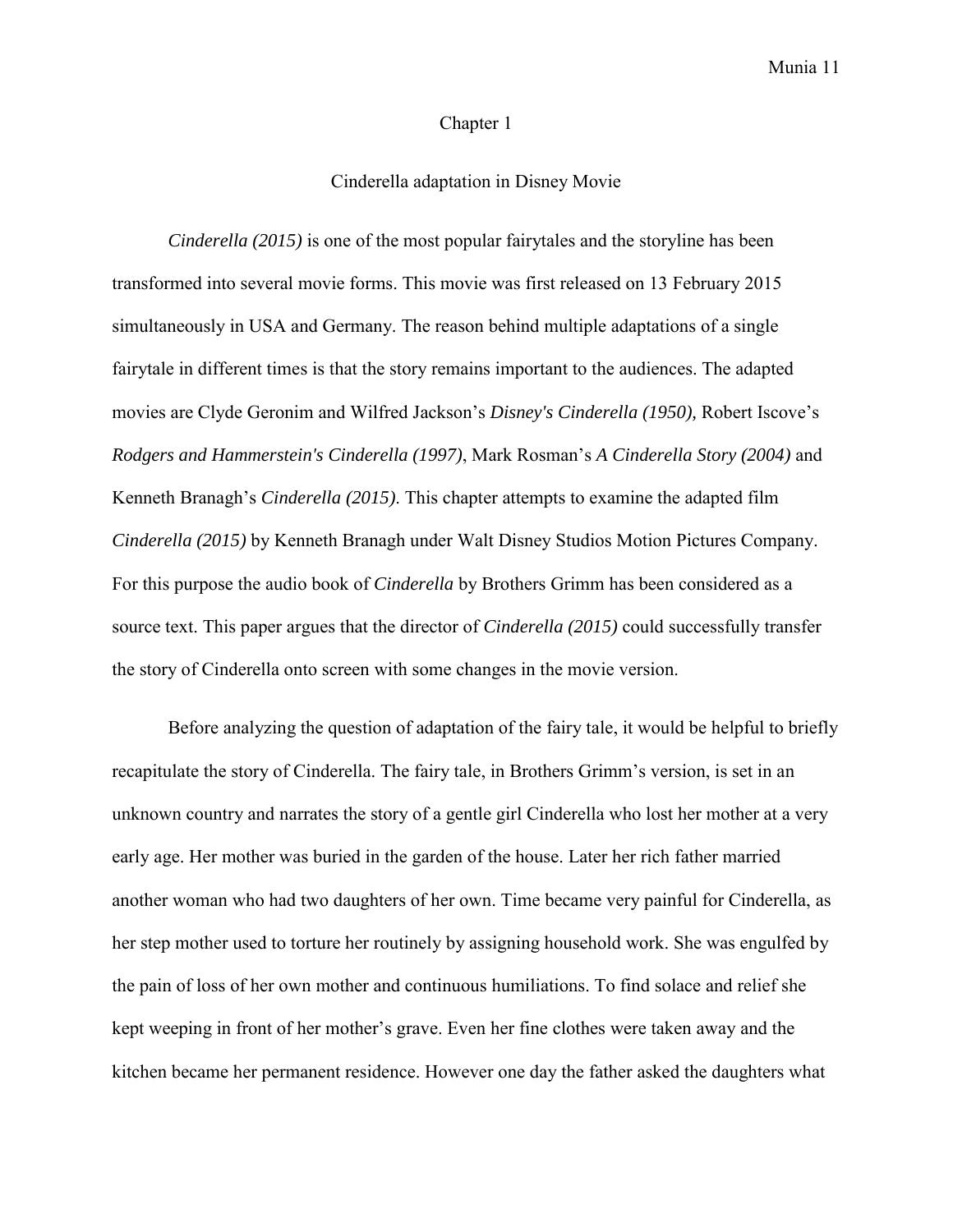gifts he should bring them from the fair. The two sisters asked for expensive gifts but poor Cinderella only demanded a hazel bush. She planted that in her mother's grave and she cried three times a day and eventually the plant grew, watered by her tears. A little bird built a nest on the tree; and the little magical bird talked with her and brought everything that she wished for. One day the king of the land arranged a feast where all the young women of the country were invited so that the young prince could find the most beautiful girl as his bride. Cinderella tried to join the king's feast but her step mother did not allow her to participate; she was rather accused of having no dancing skills and owning dirty clothes. As a reaction, to solve her problem she cried under the hazel tree: "hither hither….come and help me". The magical tree solved her problem and Cinderella participated in the king's feast and could dance with the prince. But, nobody could suspect that it was poor Cinderella. All these happened with the help of magical power of the birds. Each day the birds rescued Cinderella from the excessive hard work assigned to her by her stepmother. The prince could trace the house of that beautiful girl but could not unmask the mystery of who the girl was. In the last day of the feast the prince found the golden slipper that Cinderella left behind in her hurry to return home before the expiring of the magical hour. He used the golden slipper to detect the maiden who has stolen his heart. Despite the stepmother's cunning plotting the prince finally could find the beautiful girl he danced at the party.

Kenneth Branagh is one of the few directors in the arena of cinematography who also is an expert in translating literary texts onto screen. In the making of *Cinderella (2015)* he is successful, despite some changes and modifications that were made from the original texts. The essence of the fairy tale- the struggle of a motherless girl- is effectively portrayed in the film version. Oral literatures, e.g. fairy tales, like any other forms of literary creations have their own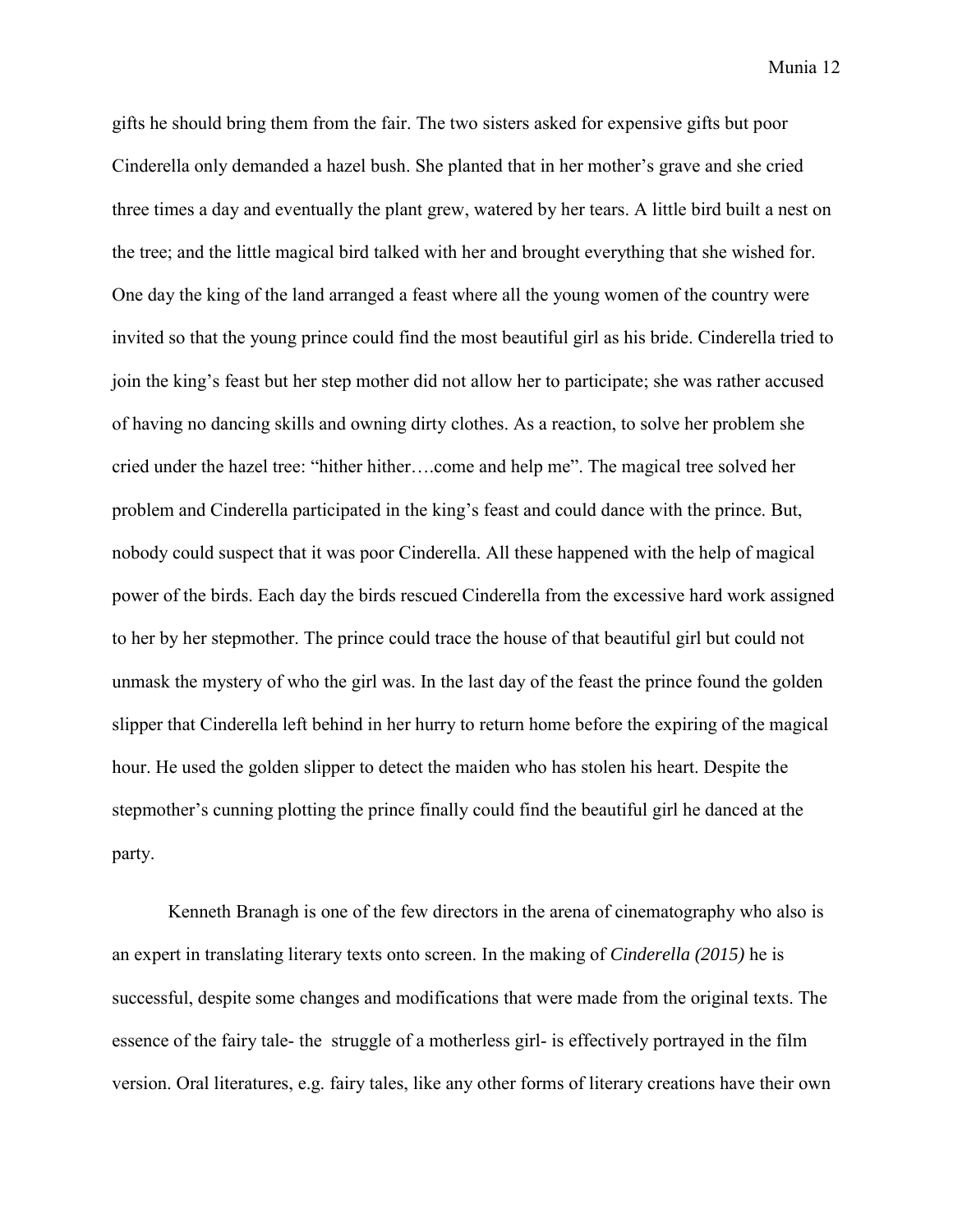distinctive aura, which is not difficult to transform in the language of a film. From this perspective, Kenneth Branagh's work can be considered successful. As discussed earlier, translation demands an interpretation of the source text and then it becomes possible to transfer the meaning of the source text into different forms and mediums. Like any other translation work, obviously, this film has some gains and losses. The gains are an intensification of appeal and the addition of spectacle; while the losses have to to dith a certain disruption from the plotline and intrusion of technical style. The director has created a lively and fresh image for crafting the character of Cinderella.

Now, in this part of my paper, I am going to precisely discuss the plotline of Kenneth Branagh's movie *Cinderella (2015)*.This movie picturizes Ella, the central character, as a loving daughter of happy parents. She was told by her mother to believe in magic and to possess a kind heart and good behavior to face the challenges and cruelties in life. Her mother dies and her father remarries a widow named Lady Termaine. Lady Termaine has two daughters namely-Drisella and Anastasia. In the meantime, the father goes on a business trip and dies, unfortunately leaving behind Ella under the tutelage of a cruel Lady Termaine. One day Ella goes on a horse ride in the woods and meets Prince Kit who was involved in a hunting party. She of course did not know he was the prince of the land. In their short conversation Ella criticized Prince Kit and requested him to free the stag he was chasing. Kit was fascinated by Ella's kindness, soft and loving approach to life. Soon after a the ball was arranged and Ella wished to join the party wearing her mother's old pink dress but Lady Termaine did not allow Ella to participate in royal ball. Being very upset Ella went to the garden and there she found a fairy godmother, by dint of magic power who prepared Ella for the royal ball. Prince Kit was enchanted by the beautifully dressed Princess; Ella herself was surprised knowing Kit's original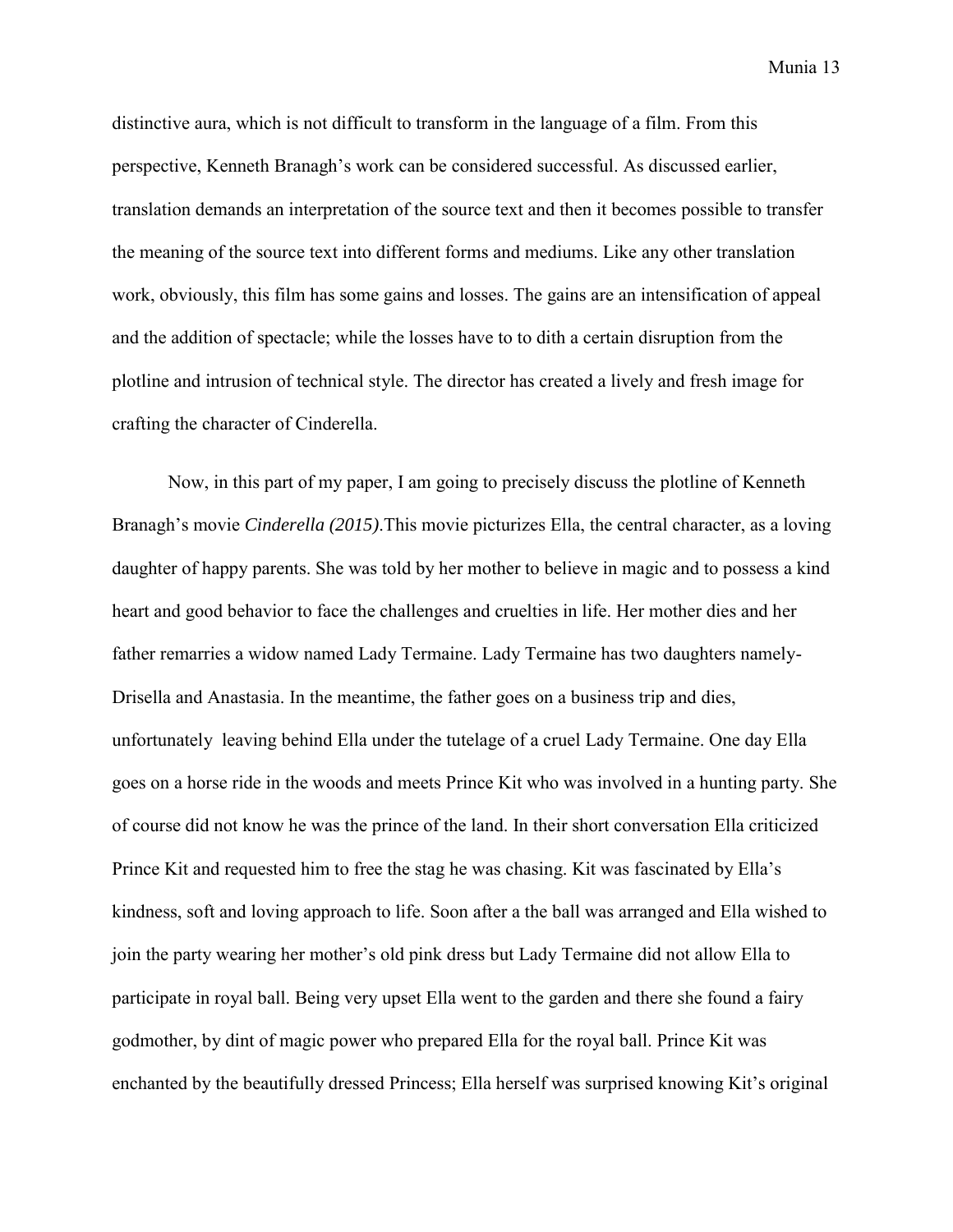identity. At the time of Ella's departure she left one of her glass slippers. Thus, the Prince starts search for the beautiful unnamed princess. Finally he found his destined partner, Ella and married her.

The opening scene of Cinderella is very important as it lays the foundation of the entire story. "Once upon a time there was a girl called Ella" is the opening sentence of this film. Ella belongs to a happy family and a beautiful magical world. In the movie it is said that "She was the ruler of her own little kingdom." (Cinderella 2015) Most importantly, the strong mother-daughter relationship is present in the opening part of the film. This relationship forged Cinderella's character as she was told at her mother's deathbed to "be kind and have courage". For Cinderella, magic lies in kindness. Through the entire movie Cinderella has shown her courage and kindness to everyone. She was kind even to her stepmother despite all the hard work she was forced to perform.

Cinderella's mother died but the grave scene was omitted in the film version. The mother's grave in the garden had an important role in the plotline of Brothers Grimm's story. The lamentation for her mother is present though there is no particular grave scene in the film. However, there is a beautifully decorated garden with green plants where she cries for her mother. Thus the tone and mode of loss of her mother have been expressed quite poignantly in the film. Ella does all the house hold works including cooking, washing, collecting eggs, making fire, feeding the animals.

In parallel to the Brothers Grimm's story the father marries a widowed woman who had two daughters. The arrival of the stepmother made the circumstance difficult for Ella. Ella left her own bedroom for her stepsisters and got her place in the attic. In the attic she was alone and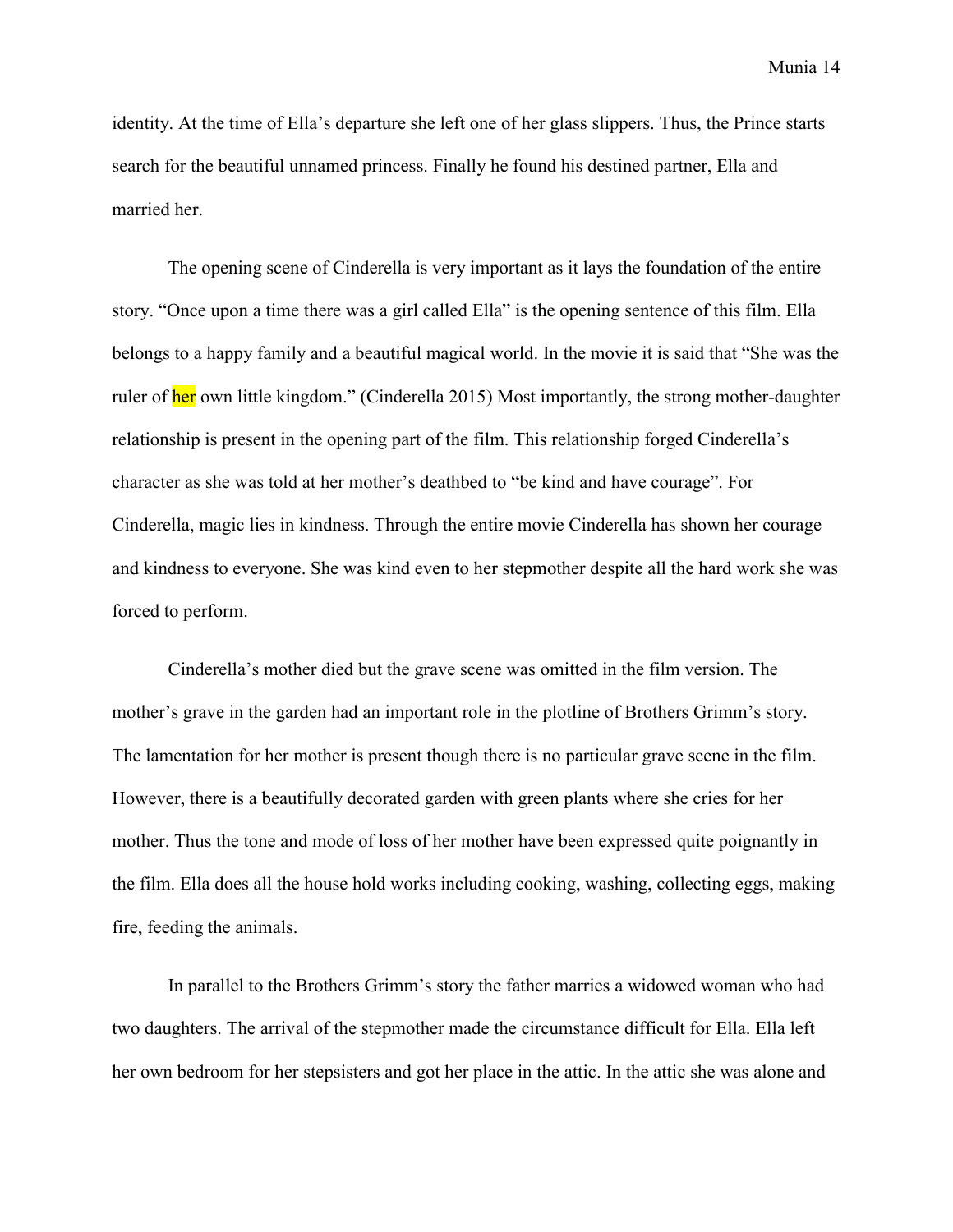sad, but she fed the house mice and talked with them. Hearing Ella's conversation in the attic the stepsisters remarked "She is mad."(Cinderella 2015) Then, there is a close father daughterrelationship present in the movie version as well. There is slight change in the action of the character of father character but the main purpose has been carried out successfully. In the Brothers Grimm's story the father was mentioned as a rich man and he was alive in the story. On the other hand, in film version, the father is a big merchant who travels across the globe and unfortunately dies during one of his business trips. In the fairy tale account, the father asked his daughters what to bring them from the fair, but in the film version the father asked his daughters what to bring them when he would return from the business trip. In the film the father says to Ella "What would you like me to bring you home from abroad? You know, your sisters…stepsisters, have asked for parasols and lace."(Cinderella 2015) Ella replied "Bring me the first branch your shoulder brushes on your journey."(Cinderella 2015) The gift Cinderella asked in the fairy tale version is similarly displayed in the film.

Another important element in the fairy tale is the significant role of animal characters that assist Cinderella. In the Brothers Grimm's story there are many doves and birds, but in the film version there are mice, lizards, ducks, doves, cats, horses and so on. One difference between the film and the fairy tale is that in the fairy tale the birds directly talk with Cinderella but in the film the birds send messages to mice and then the action is performed. For example- at the end part when the prince is desperately searching for the mystery princess and the troops are heading toward Ella's house, two blue doves inform the house mice- Jaq and Gus. If Jaq and Gus did not open the window glass then Ella's singing would not have been heard by the official knights. In this way, the magical influences of the animal characters are present in the film version.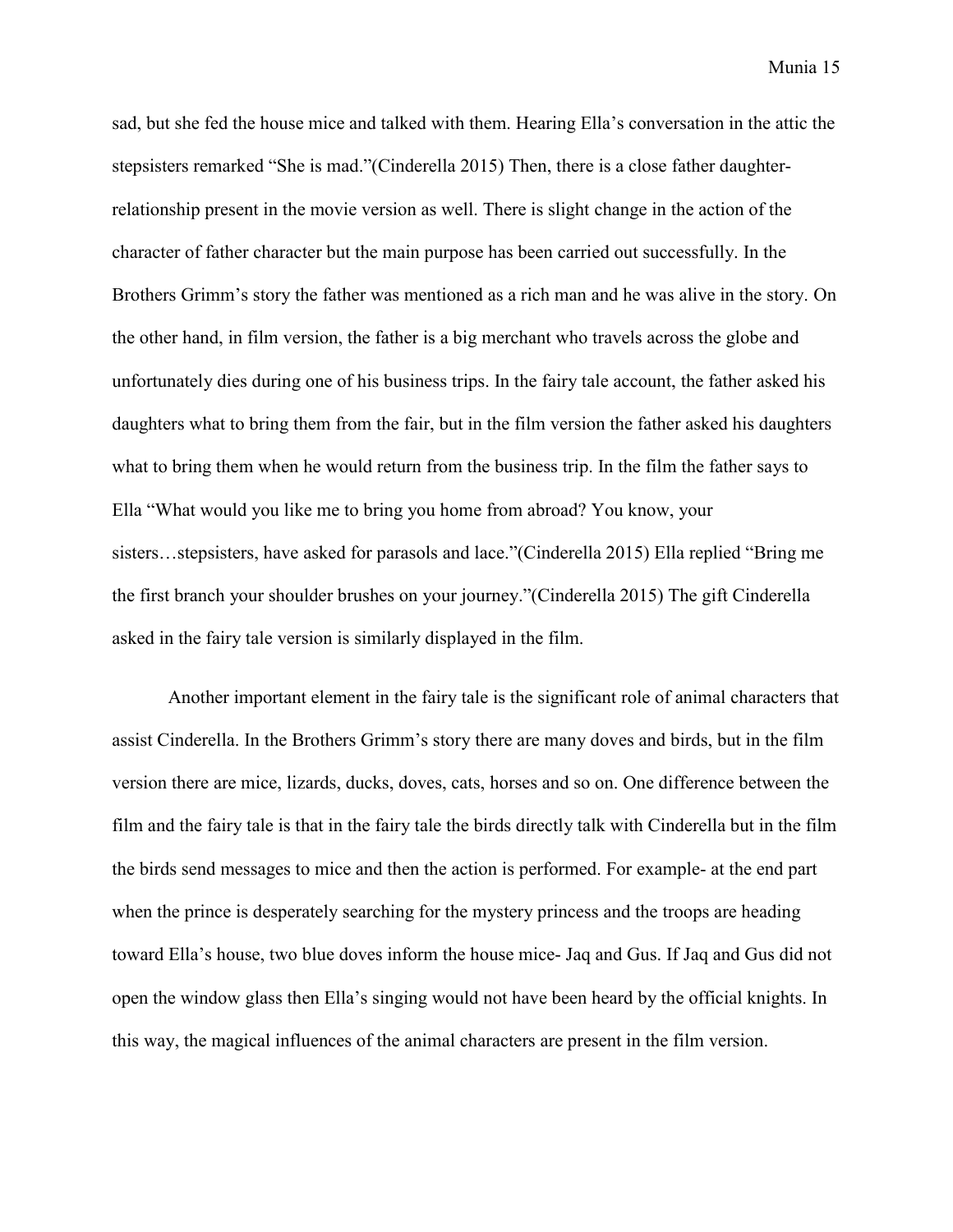In the Brothers Grimm's story magic came from Cinderella's mother's grave and birds from the hazel tree. But in the film only a fairy godmother helps Ella to participate in the royal party. She appears in a dramatic manner to test Ella's kindness. She says "Excuse me. Can you help me, miss? Just a little crust of bread, or better, a cup of milk?" (Cinderella 2015) In the movie the length of the royal party was shortened, whereas in the fairy tale there was a ball for three days. Each day Cinderella cried under the hazel tree and each day she was rescued from the problems by the magic doves. In the film, the magical help from a fairy source is similar, though the length and depth are shorter in the movie version. It was this fairy godmother who provided the glass slippers. Through her magical touch she turned the pumpkin into a carriage, the mice into beautiful white horses, converted the torn pink dress into nice blue dress and black slippers into glass slippers.

Cinderella in the folk version did not make any horse ride into the woods but in the movie she met the prince during a horse ride. In their short conversation, she insisted that Kit be not cruel to the stag.

Some comical elements are introduced in the film version. For instance-the appearance of a fat woman who claimed to be the owner of the glass slippers, but seeing her too large feet the soldiers fainted. This is a good use of comic element in the film.

In the movie some additional characters are introduced. For example, the house maid in Ella's house and the messenger and the Grand Duke. Each of these characters has a specific role to play in the development of the key theme, and characters are properly contextualized. To put it differently, their actions have enriched the structure of the story as well as given a filmic resonance to the original fairy tale. The house maiden was compassionate and friendly to Ella.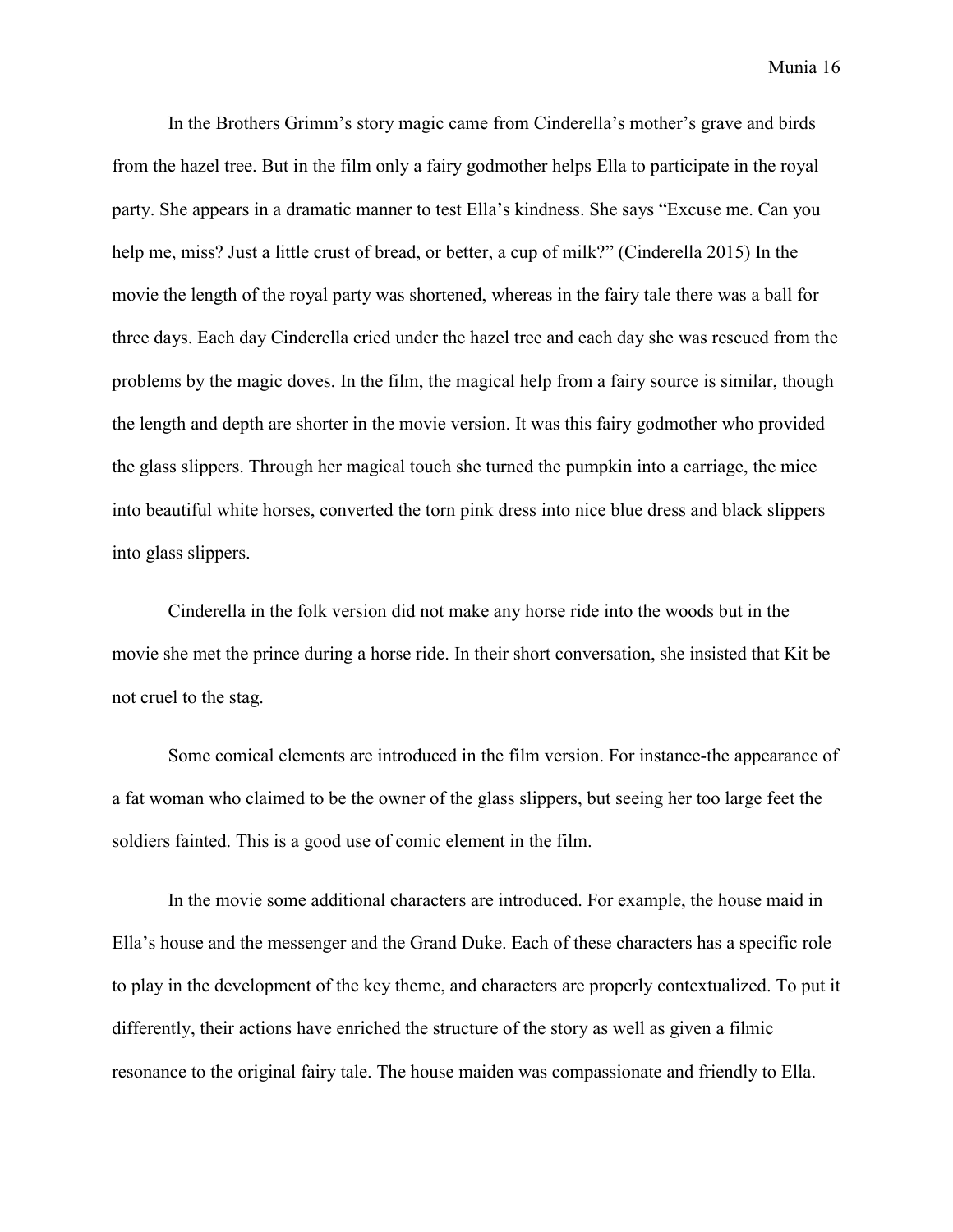And when Ella's father dies Lady Termaine releases the house maiden and put all the burden of household work on Ella. Ella sometimes meets her former house maid in the local market and they have friendly conversations. This also reassures the kindness that Ella possesses in her character. Since it has been shown in the film that the father died in his business trip therefore the messenger character is relevant, otherwise the news would not reach in Ella's house. In the film the messenger broke the news thus: "He took ill on the road and passed away." (Cinderella 2015) Then, the most important additional character Grand Duke is very relevant to the plot line. Especially, the Grand Duke is engaged in conspiracy to marry off Princess Chelina. The Grand Duke and Princess Chelina are absent in Brothers Grimm's story. These introductions of additional characters are relevant, because Kingdoms always have conspirators and in literature conspiracy is perhaps a constant theme. As Cinderella tells a story associated with the Kingdom, these characters help to intensify the tension of the film. This also gives a complete picture of a King's palace.

However, the greedy and cruel nature of Lady Termaine has been portrayed in the film in a more elaborate and telling manner. She could know that it was Ella who appeared as the beautiful princess in the royal dance ceremony. She expresses her aspiration to be rich and powerful this way:

Now, here is how you will pay me, if you are to have what you desire. No one will believe you, a dirty servant without a family, if you lay claim to the princess heart. But with a respectable gentlewoman to put you forward, you will not be ignored. When you are married you will make me the head of the royal household. Anastasia and Drisella will pair off with wealthy lords. And I shall manage that boy. …how would you rule a Kingdom? Best leave it to me. That way we all get what we want. (Cinderella 2015)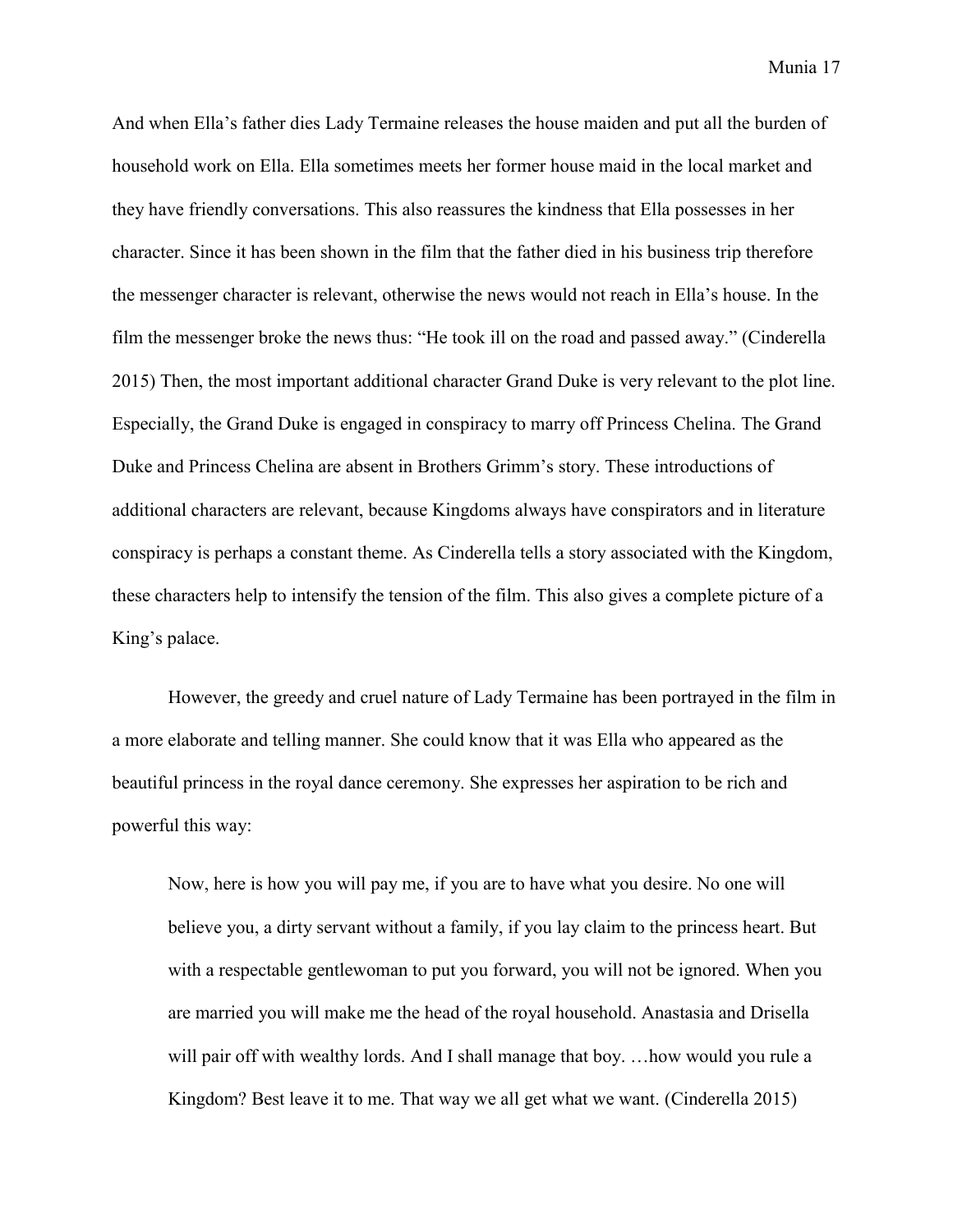In addition, Lady Termaine joins in the plotting against the prince. She could know that it was Ella her step-daughter who appeared in the royal ball and fascinated the prince. If she can prevent Ella meeting the prince then it would be helpful for the Grand Duke to marry off Princess Chilena to the Prince. Lady Termaine confirms this "From a ragged servant girl in my household."(Cinderella 2015) And she demands favor from the Grand Duke in return. She says "I should like to be a countess. And I require advantageous marriages for my two daughters." (Cinderella 2015) Thus a deal is done between these two devious characters. So as a result, the Grand Duke can create pressure on the prince to marry Princess Chelina. He says "…then for the good of the Kingdom, you must marry Princess Chelina." (Cinderella 2015) This plotting adds a bit of tension to the main storyline.

Cinderella's character is kind and soft in both the fairy tale and in the film version. But the Cinderella of the movie version has more courage and can stand up against her stepmother. But the Cinderella in fairy tale is weak and routinely laments in her mother's grave. In the fairy tale she says "Hither hither…come and help me!" (Cinderella, Brothers Grimm version) In movie she says "Why are you so cruel? I don't understand it."(Cinderella 2015) She even rejects Lady Termaine's proposal to conspire against the prince. She empathically says, "I was not able to protect my father from you, but I will protect the prince and the Kingdom, no matter what becomes of me." (Cinderella 2015)

In conclusion, it can be said that there are some changes in the film version but the essence of the Brothers Grimm's story remains in the movie version. This movie is mainly made for children and adolescents, and to transmit the central theme of the Brothers Grimm's story, director Kenneth Branagh makes some changes yet remains faithful to the central idea of the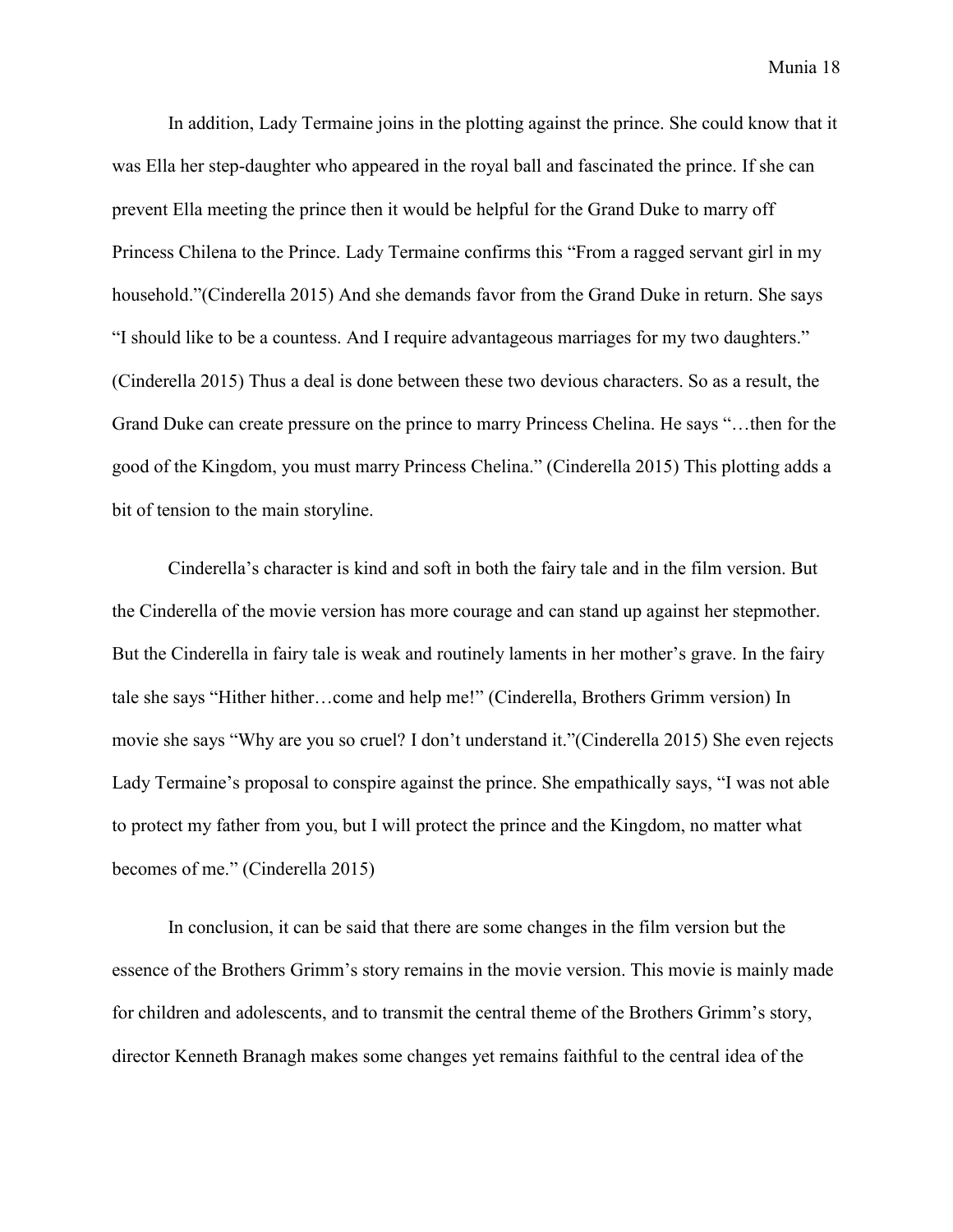fairy tale. The film also shows the dichotomy of the good and evil; and that in a cruel world a helpless girl can gain victory over oppression through kindness and courage.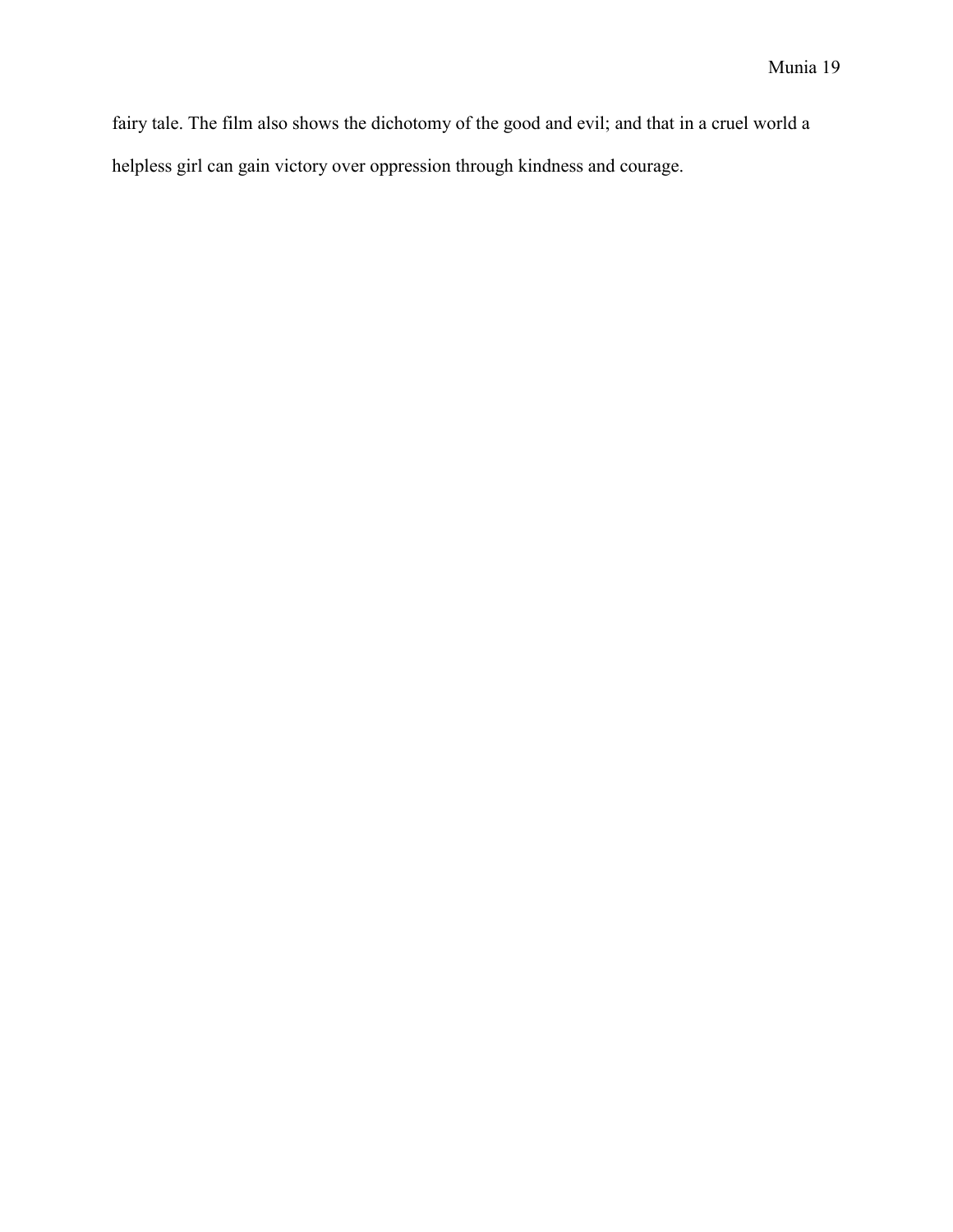#### Chapter 2

*Beauty and the Beast (2017)* is one of the movies by Walt Disney. This is an adapted version of a fairy tale. The fairy tale that the film uses as the source text has been written by a French novelist. This paper, however, will consider the French version made by Gabrielle-Suzanne Barbot de Villeneuve. There are many movie versions of the story available, and has been told in many ways in many cultures but Bill Condon's *Beauty and the Beast (2017)* is the latest. This chapter attempts to discuss the adapted film version in the context of the fairy tale. For this purpose the audiobook of Brothers Grimm has been considered as a source text. The director is successful in representing the main story of *Beauty and the Beast* in the film version though there are some changes and modifications.

The fairy tale in Brother's Grimm version narrates the story of a rich merchant. He had six children, three sons and three daughters. The youngest daughter was so beautiful and wellmannered that everyone called her Beauty. She was a good reader and a kind, soft-hearted girl whereas her elder sisters were harsh and party-loving girls. However, the merchant lost his business fortune and was forced to leave town. As a reaction, the elder sisters become upset but Beauty stayed with her father despite the misfortune. Beauty could adjust her life in the county and there the merchant received a letter concerning a business deal. Having received a business task again the merchant asked his daughters what to bring from town. The elder sisters asked for expensive gifts, but Beauty only asked for a rose. The merchant again had his misfortune in the business and returning back he faced bad weather. Consequently, he took shelter in a large palace in the forest. While leaving for his village he took a branch of a rose plant from the palace garden. As he took the rose branch a Beast appeared to threaten him, and only allowed him to return for home on one condition that one of his daughters would suffer in his place. Hearing all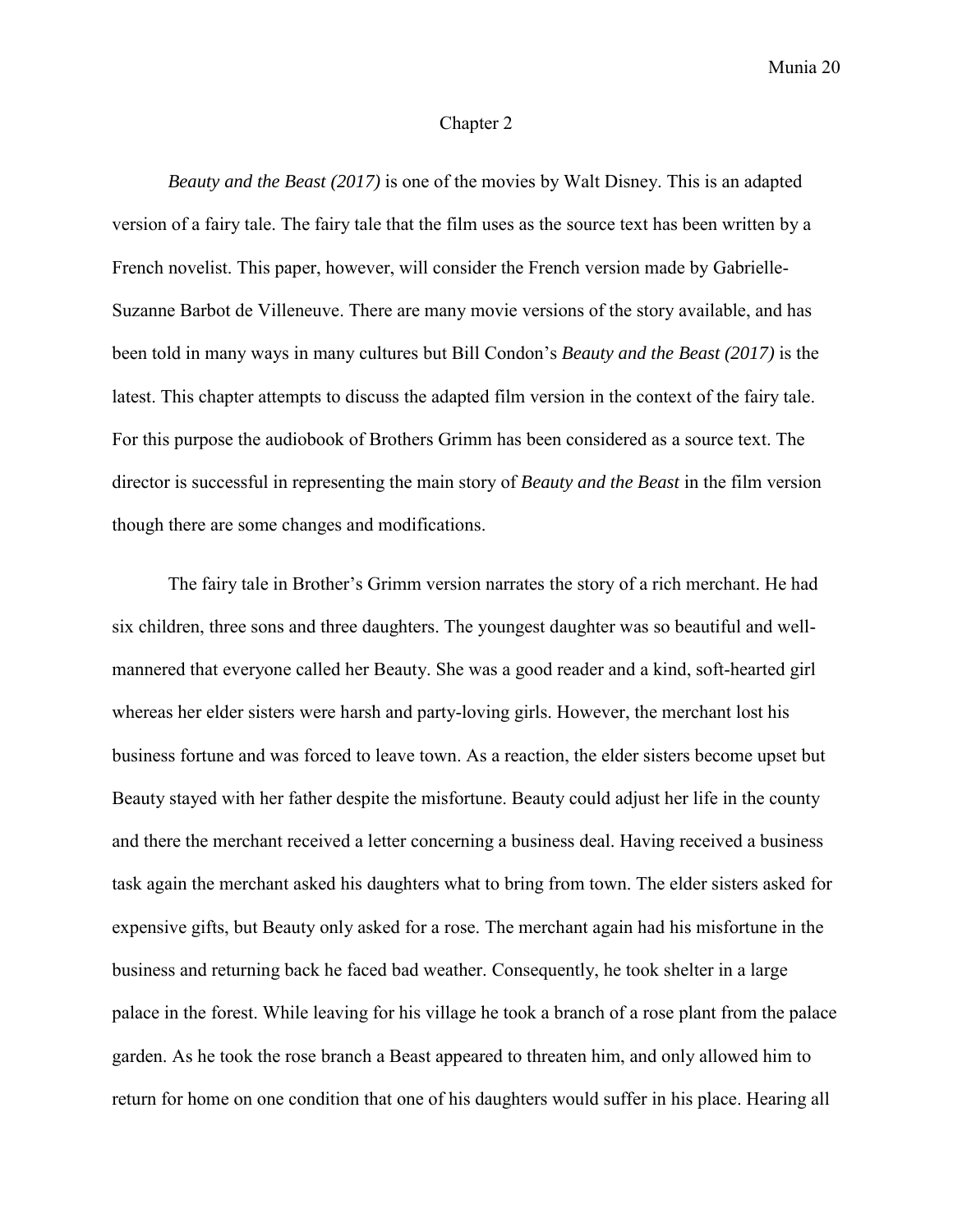the details from her father Beauty agreed to suffer to save her father's life. However her two sisters turned back from their father as Beauty starts living in the palace she becomes familiar with the Beast. At some point, Beauty could know through the magic mirror that her father was ill and cries to visit him. In response, the Beast allowed her one week for visiting her father but when she arrives her elder sisters plot against Beauty to make her stay longer. Beauty dreams that the Beast is dying and she decides to return to the palace. There she finds the Beast lying senseless in the garden. Beauty expresses her love for the Beast and suddenly the entire palace becomes illuminated with light. And Beauty sees that Beast has transformed into a handsome prince. A fairy lady appears to reveal the mystery. At last the greedy sisters are punished and Beauty lives a happy life with the prince.

In the making of *Beauty and the Beast (2017)* Bill Condon has handled the main theme of the fairy tale in an expert manner. The devotion and sacrifice of a young daughter is the core story of the fairy tale. And that has been successfully transferred onto the screen. To meet the formal demands of a film, the director has made some changes in the film. Translating a fairy tale to a film requires an interpretation of the source text and any interpretation reflects the need for perspectives and causes identification of certain issues. As a result, there are always some loss and gain in translation process. However, *Beauty and the Beast (2017)* portrays the devotion and sacrifice of a loving girl, who is called Belle in a remarkably telling way. More specifically, the director is successful in creating a live image of Beauty's character.

Bill Condon's film *Beauty and the Beast (2017)* starts with the projection of a dark castle and a hand picking up a red rose. The story is set in a village in France. An enchantress assumes the form of an old woman and seeks shelter in the palace of a king but the arrogant prince rejects her. The old woman reveals her real form and turns the prince into a Beast. The beast can regain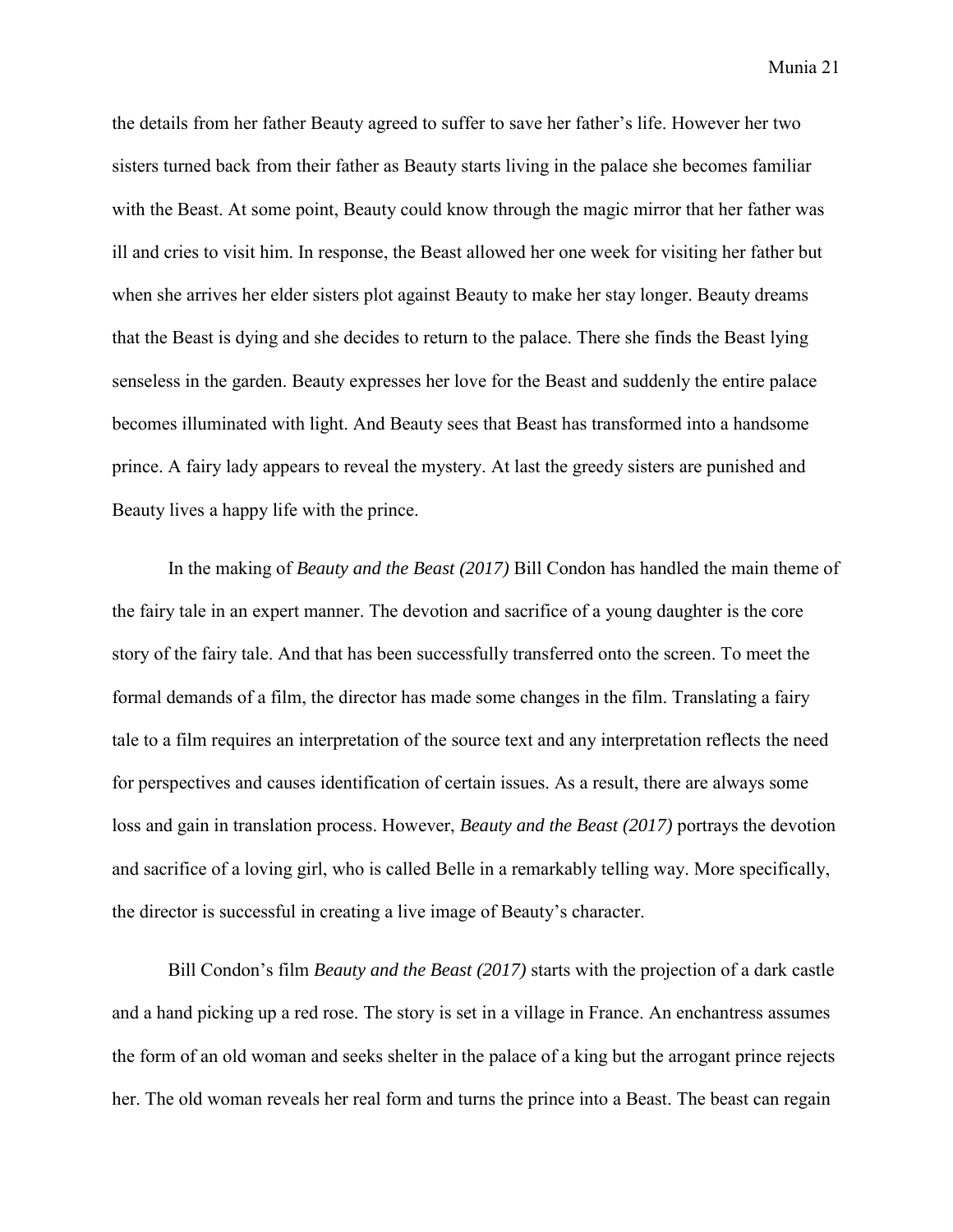his human form only on one condition, and that is if a beautiful virgin girl loves him. However, as the movie progresses, we find Gaston who tries to convince Belle to marry him. Maurice, an artist, Belle's father, asks Belle what to bring from his business trip. While returning from the unsuccessful business trip he faces bad weather and takes shelter in the castle. The Beast finds Maurice taking a white rose from his garden and imprisons him. Philippe, the horse, rushes back home and brings Belle to the castle. Belle plays a trick to release Maurice by imprisoning herself. She remains captured in the castle and befriends the servants. Maurice returns to the village and asks for help to rescue Belle but only Gaston aggress to help him so that he can marry Belle. Meanwhile, Belle develops a friendly relationship with the Beast. On the contrary, Gaston convinces the villagers to kill the Beast. So, they attacked the palace. At some point, Gaston shoots the Beast. Finally, Belle expresses her love and kisses the Beast. The enchantress, Agatha, appears and releases the prince from his beastly body. Belle and the prince are united and live happily ever after.

The opening scene of *Beauty and the Beast* gives a wonderful glimpse of the entire story. The film starts with a tested story telling technique. It says "Once upon a time in the hidden heart of France; a handsome young prince lived in a beautiful castle. Although he had everything his heart desired; the prince was selfish and unkind" (Beauty and the Beast 2017) As the prince was cruel he rejects the old woman's shelter on the stormy night, so the woman, who is actually an enchantress transforms the prince into a beast. The incident of prince becoming a beast is also present in the fairy tale version. However, in the fairy tale the prince character is not cruel or selfish and becomes a beast as he does not agree to marry one of his governesses. The key action is the prince's transformation from a beast to a human form; and that is evidently portrayed in the film version.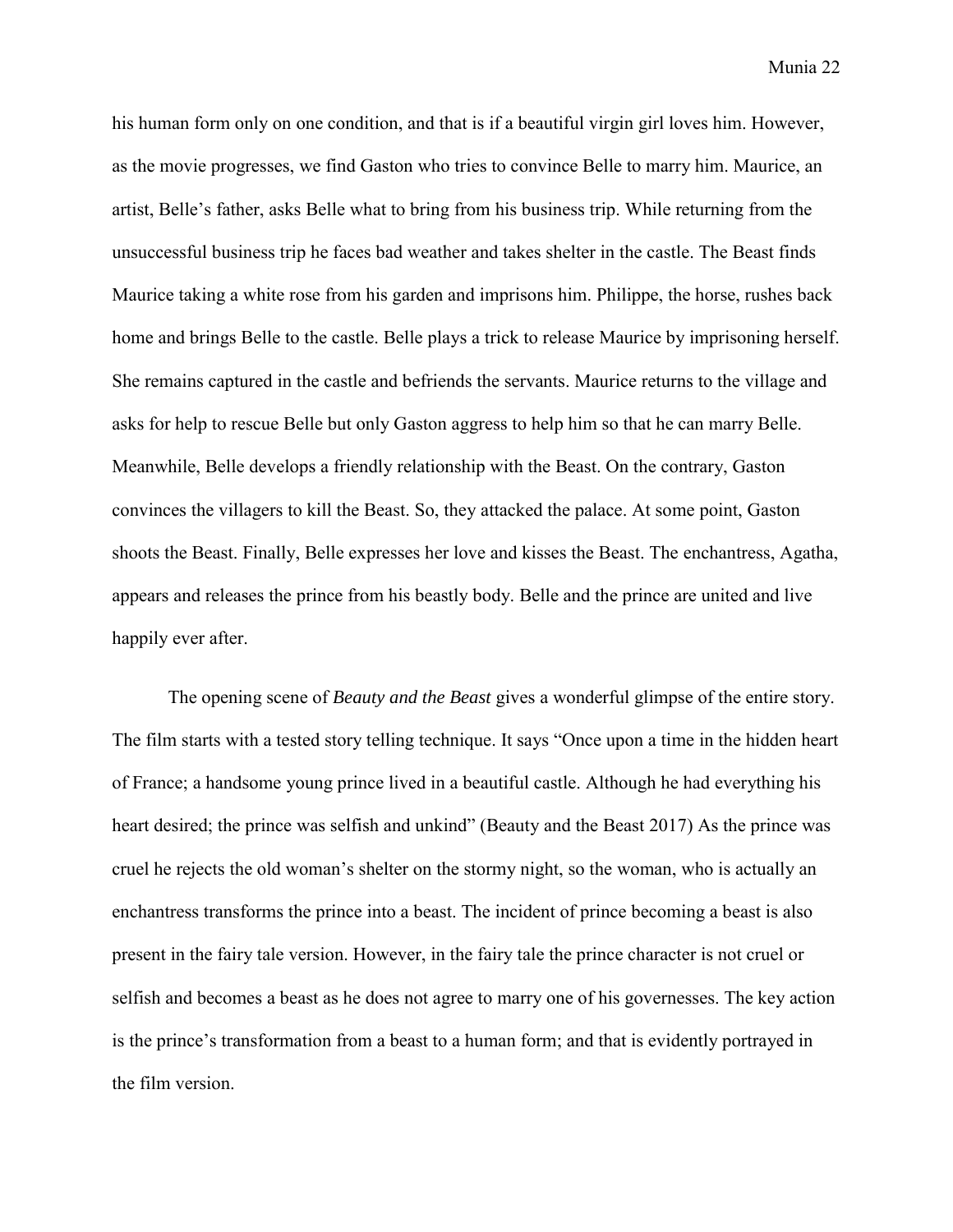In the film the central female character is named as Belle but in the fairy tale she is called simply Beauty. Though the name is slightly changed the characteristics of Beauty are properly transmitted into Belle's character. Belle is a loving daughter; she has the habit of reading books and tries to teach others as much as she can. She helps her father in his work, and most importantly she is ready to sacrifice her life for her father. Belle is an ambitious and intellectual character. She is a keen reader of books, unlike other women in the village. As she says "I want much more than this provincial life. I want adventure in the great wide somewhere." (Beauty and the Beast 2017) Her aspiration to teach a young girl to reach is criticized by villagers. "What on earth are you doing? Teaching another girl to read? Isn't one enough? We have to something." In the fairy tale we find no detailed accounts of Beauty's reading habit and teaching of other girls. But in the film this characteristic has been elaborated properly within the socio-political circumstances of the Villeneuve village. A film adaptation requires interpretation of certain issues in the languae of film, and in Condon's film this expansion of the character of Beauty is a very good example of interpretation of an ideal character.

Similarly, in the fairy tale, the good old man or Beauty's father encounters bad weather and that forces him to take shelter in the prince's palace. In the fairy tale "It rained and snowed terribly, besides, the wind was so high, that it threw him twice off his horse; and night coming on, be began to apprehend being either starved to death with cold and hunger, or else devoured by wolves whom he heard howling all around him,". And the same action is expressed in the movie in a more elaborate and suspense filled manner. To save his life from ferocious wolves Beauty's (Belle's) father Maurice was riding very quickly on his horse Philippe. The tension doesn't release till he arrives at the palace where he finds fire and food. While returning Maurice picks up a red rose from the Beast's garden. Then he became imprisoned in the castle. This is an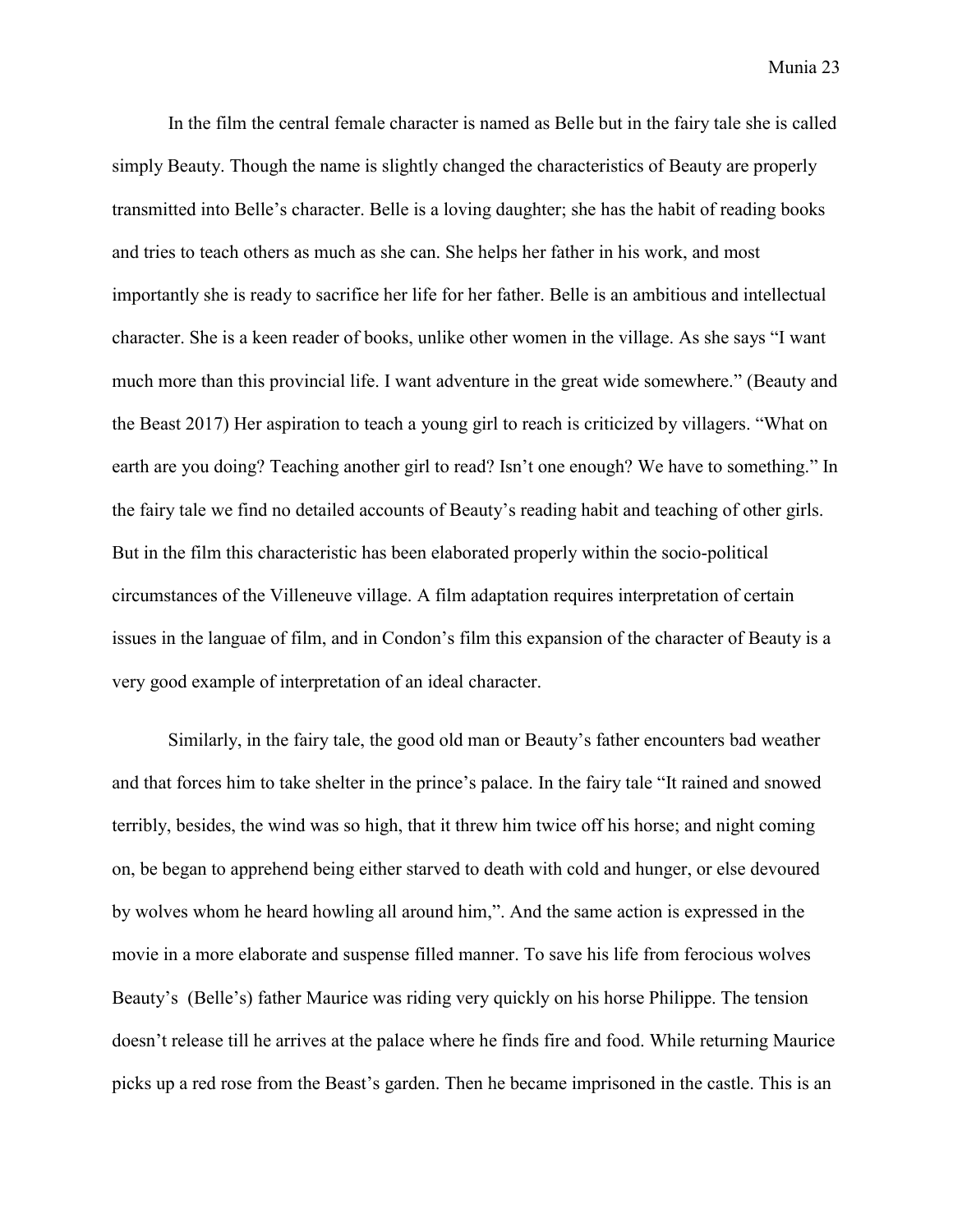important moment in the fairy tale and the main action began with the good old man picking a rose for his daughter. The film contains indifferent flow of action.

In the fairy tale Beauty is informed by her father that a Beast is going to imprison, enslave him whereas the film depicts that it was his horse Philippe who brought Belle to the palace. Belle insisted to have a private talk with her father inside the prison which was her trick to set her father Maurice free. But she herself got imprisoned but let her father released. The Beast accuses Maurice as a thief. In response Belle bravely asks "A life sentence for a rose? I asked the rose, punish me not him." (Beauty and the Beast 2017) The cruel Beast questions Belle "Do you choose to take your Father's place?" (Beauty and the Beast 2017) The sacrifice Beauty made in the fairy tale is also present in the film. The mode of devoting life for her father is different but the sacrificing mentality is aptly presented in the movie as well.

In parallel to the fairy tale, there is a strong father daughter-relationship present in the movie version. Maurice asks what to bring from the business trip and loving Belle demands only a rose. Apart from this we see Belle happily helping her father in work. The most touching scene is the conversation between Maurice and Belle is in the prison that reassures their strong bond. Belle says her father is everything in her life and she is ready to save him by sacrificing her life. But Maurice thinks he is old and would not live long so the forces Belle to leave the prison. He says "Live your life, And forgot me…" (Beauty and the Beast 2017)

The minor characters have played an important role to support the main story in the film. The most interesting issue about the film is that the minor characters in the castle were turned into furniture and household items. The Beast lost all hope to become human again; but Lumiere, the head of the household, thinks Belle is the right girl who can break the strong spell cast on his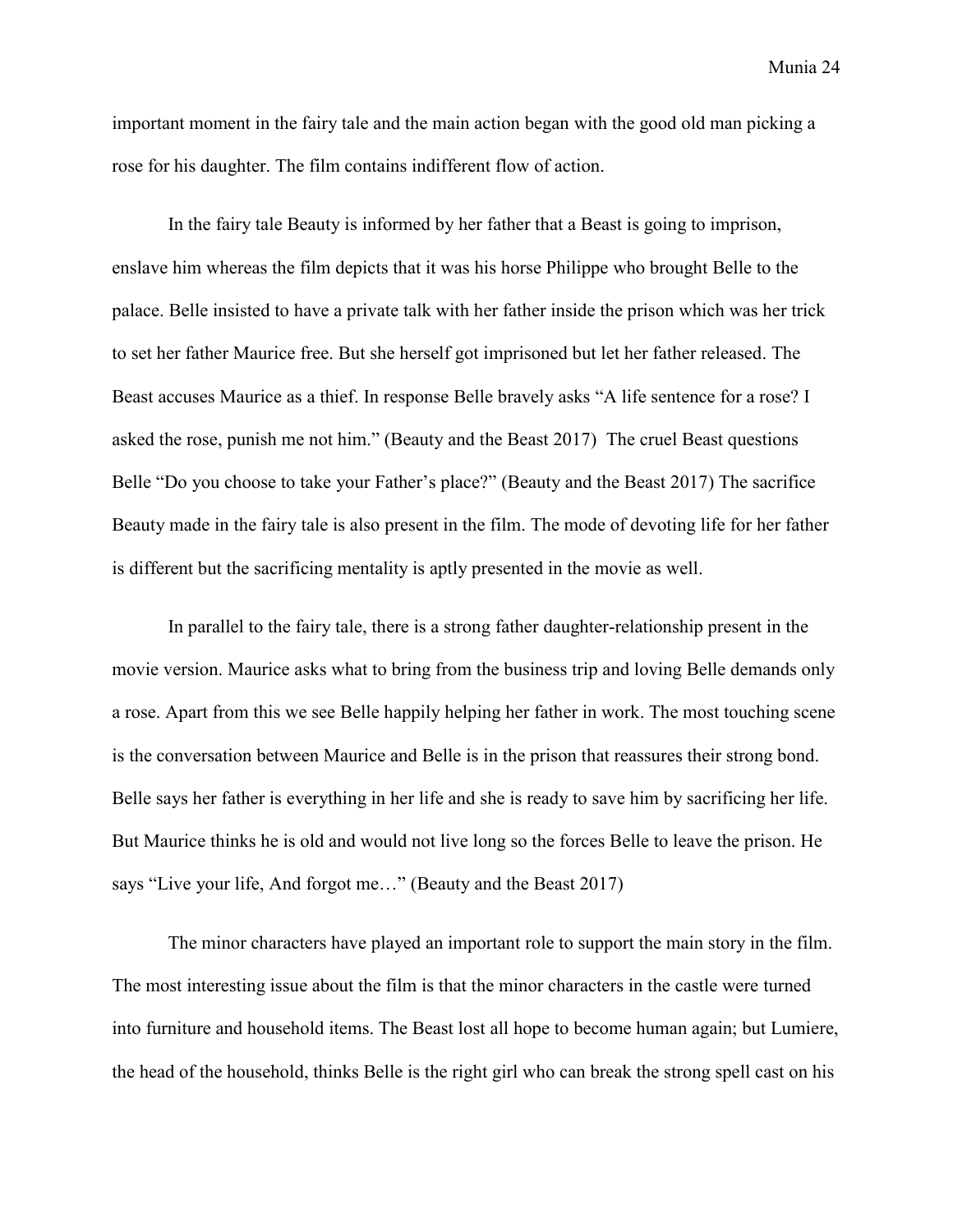master. Lumiere even unlocks Belle from the prison and provides her a comfortable bedroom. In addition, Lumiere arranges a grand dinner to entertain Belle. Lumiere says to Belle "…in every passing day we become less human." (Beauty and the Beast 2017) The minor characters try to familiarize the Beast to Belle in a loving way. One of the minor characters says, "The Master is not as terrible as he appears. Somewhere, deep in his soul there's a prince of a fellow just waiting to be set free." (Beauty and the Beast 2017)

Even as the Prince is rude and unkind the Beast thinks of Belle as a criminal or perhaps unaware of his love for the beautiful Belle. He angrily says, "She's the daughter of a common thief. That's the most ridiculous idea I've ever heard! Charm the Prisoner?" (Beauty and the Beast 2017) It is Lumiere who rejuvenates everyone's hope to become human again. He says, "… this girl is the one who can break the spell." Though in the fairy tale there is no minor characters in the palace, Beauty reads a book where it is written in gold "Welcome, Beauty, banish fear, You are queen and mistress here; speak your wishes, speak your will, swift obedience meets them still." (Beauty and the Beast 2017) On the contrary, in the movie, similar message has been delivered to Belle through Lumiere. He says "Castle is yours so feel free to go anywhere you like." The minor characters in the castle encourages the Beast to expresses his love for Belle. This was very important to regain their human body otherwise if the last palate of the rose fall then they would never become normal.

Library space has an important impact on the story. As Belle is a good reader of books so in the film there is a large library where she takes books to read. The Beast happily shows his library to Belle. The library space provides them a common ground to start their conversation. Belle says *Romeo and Juliet* is her favorite play and asks the Beast if he had ever read William Shakespeare. The fairy tale of *Beauty and the Beast* does not name any particular playwright but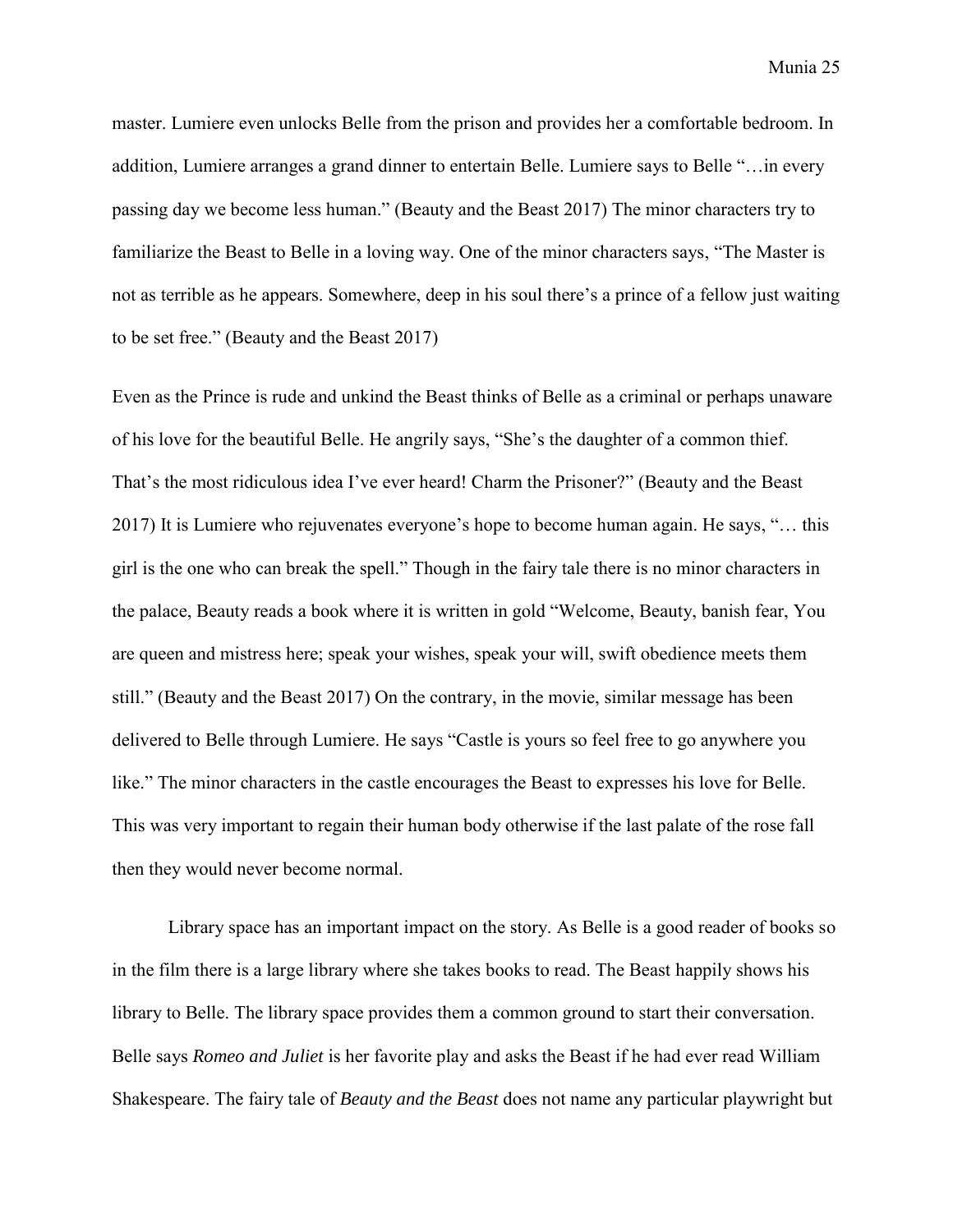the presence of William Shakespeare makes the scene fruitful. Readers can connect their experience of reading William Shakespeare's play *Romeo and Juliet* in the romantic relation between the Beast and Beauty. In the library space Belle first sees the magic mirror and a magic book. In fairy tale version, Beauty sees through a looking glass that her father is sick. But in the movie Belle finds that her father Maurice has fallen under a conspiracy and Gaston is manipulating the case. This is very essential to any fairy tale, magical elements always captures readers attention. The film also tells this magical intrusion.

Beauty's elder sisters played the role of negative character in the fairy tale. However, Belle had no sister in the movie but the negative role has been performed by Gaston. Gaston is an arrogant former soldier who desires to marry Belle. Gaston is the conspirator; he does everything so that he can marry Belle. When Maurice was seeking help to rescue Belle, then only Gaston agreed to help him. But later we see his real intension. He convinces Maurice almost forces to marry Belle to him. As he became rejected, he ties Maurice to a tree so that wolves eat him up in the deep forest. Even, he proceeds to prove Maurice as mentally imbalanced man. Some of the villagers think that Maurice is making unbelievable claims on haunted castle and about the Beast. In addition, he even motivates and instigates the villagers to kill the beast and destroy the haunted castle. He asks for proof that the Beast exists, as Belle shows it through the magic mirror the villagers were surprised. And Belle assures them "No, no, don't be afraid! He's gentle and kind. He's not a monster, Gaston! You are! The Beast wouldn't hurt anyone." (Beauty and the Beast 2017) To counter Belle's argument Gaston states "The monster has her under a spell! I've heard the effect of dark magic, but I've never before see it with my own eyes! This is threat to our very existence" (Beauty and the Beast 2017) However, in the fairy tale the elder sisters created plot so that they can stop Beauty to be rich. But, here in this movie it is Gaston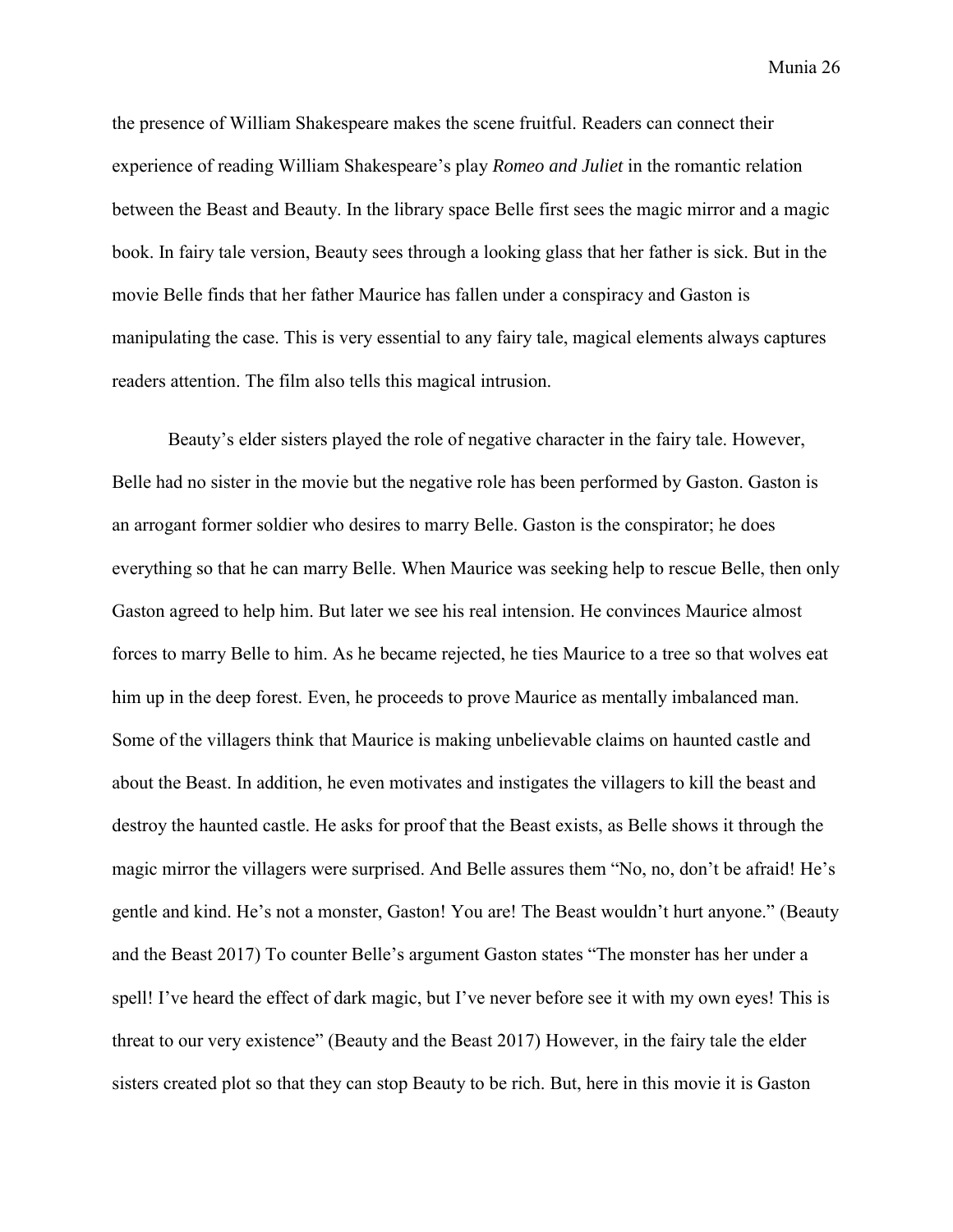who creates obstacles to resist Belle to go beyond his control. Even, Gaston says that Belle has sent him to kill the Beast. This message makes the depressed Beast weaker, so that the Beast loses all hope for her and then shoots him.

The last scene is also similar to the fairy tale version. Belle expresses her love for the Beast, she laments over the Beast's death. She says "Come back! Please don't leave me. I love you." And she kisses him. The enchantress, Agatha, observers the action closely and removes the magic spell so that the injured Beast can regain his human body. All other household servants also become human. Then, Belle and the prince united forever to live a happy life.

In conclusion, it is clear that despite some changes in the film the fairy is translated successfully into a film. To meet the technical and formal requirements of a film the changes have been created, but the main theme of the story is present in the film. Director Bill Condon remains faithful to the key theme of the fairy tale.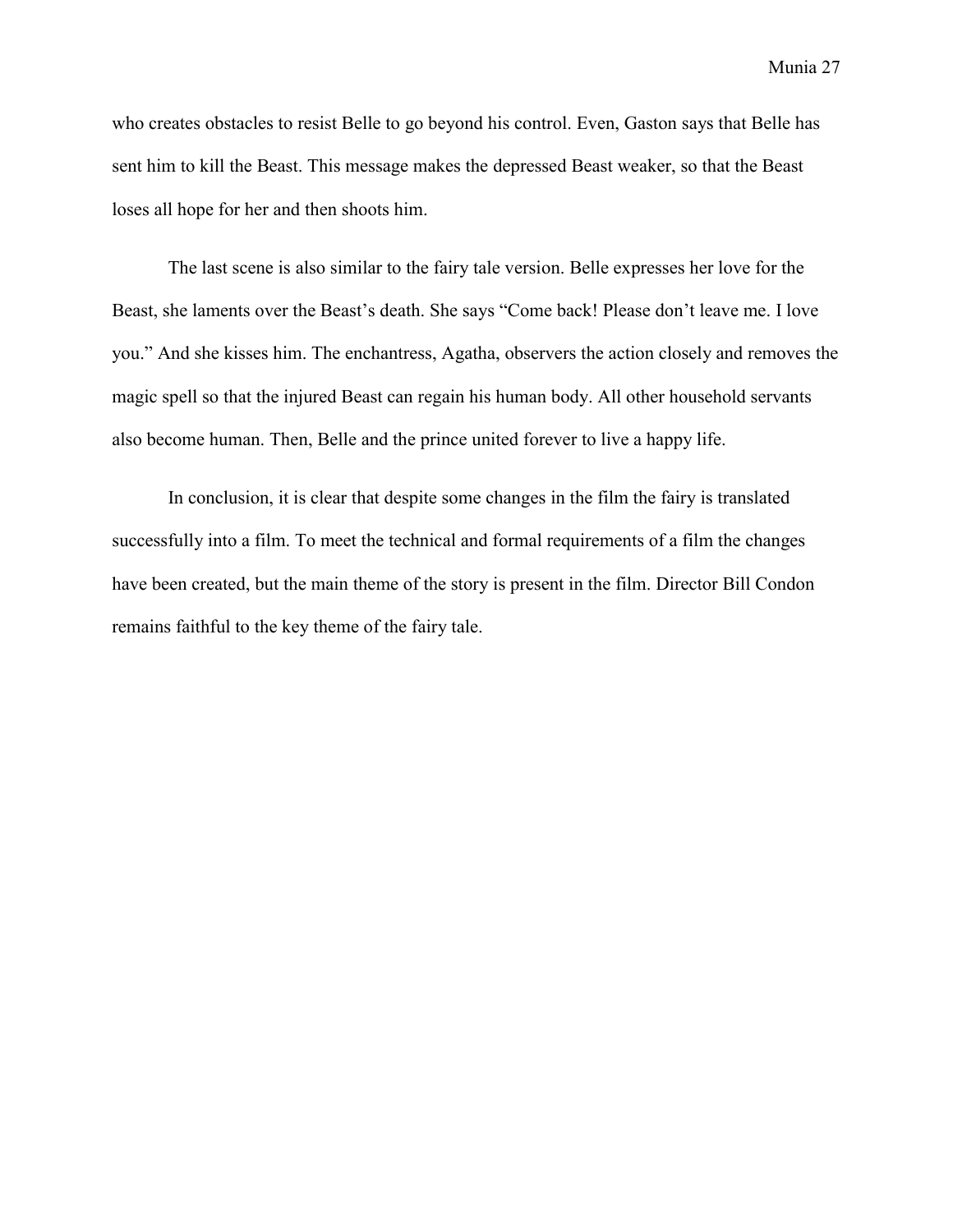#### **Conclusion**

Movie adaptation is the process of transferring a text onto screen. Some translation theorists have concluded that a movie cannot capture a full text within the short time span. The more detail a movie can represent from the original text the more successful the translation process would be. On the other hand some theorists propose that the language of film is different from any literary text. There are some formal demands of a movie construction and the director must keep the issue of target audience in mind while making an adapted film.

Every fairy tales have some key features and key moments that always enchant and touch us. The magical power of storytelling is the most mesmerizing aspect of fairy tale. In our childhood we were influenced by some of the fairy tales. Strong father-daughter relationship, the intervene of fairy god mother, the hypocrisy of elder sisters, the cruel nature of stepmother, the dichotomy of good and evil are the most noticeable issues that constitute the final impact of a fairy tale. If a film can represent these issues properly then it would be possible to argue that the translation process is completed successfully.

Cinderella and Beauty are two very important characters to evaluate the success of these Disney films. In the source text both of them are beautiful, kind and soft, and they have proved this through their actions as they are same in the film. Another crucial aspect is present in film that both of the girls suffered until they are united with their Princes. Thus, keeping this issue in mind it could be claimed that both the films have maintained their patriarchal attitude in making the films. In other words, the binary division of self and other has been carried out in the film versions as well. As women Cinderella and Beauty are bound to depend on their Prince charming. Male figures particularly the Princes stand as transcendent. Though in case of *Beauty and the Beast* the situation seems in favor of Beauty but eventually the marriage with prince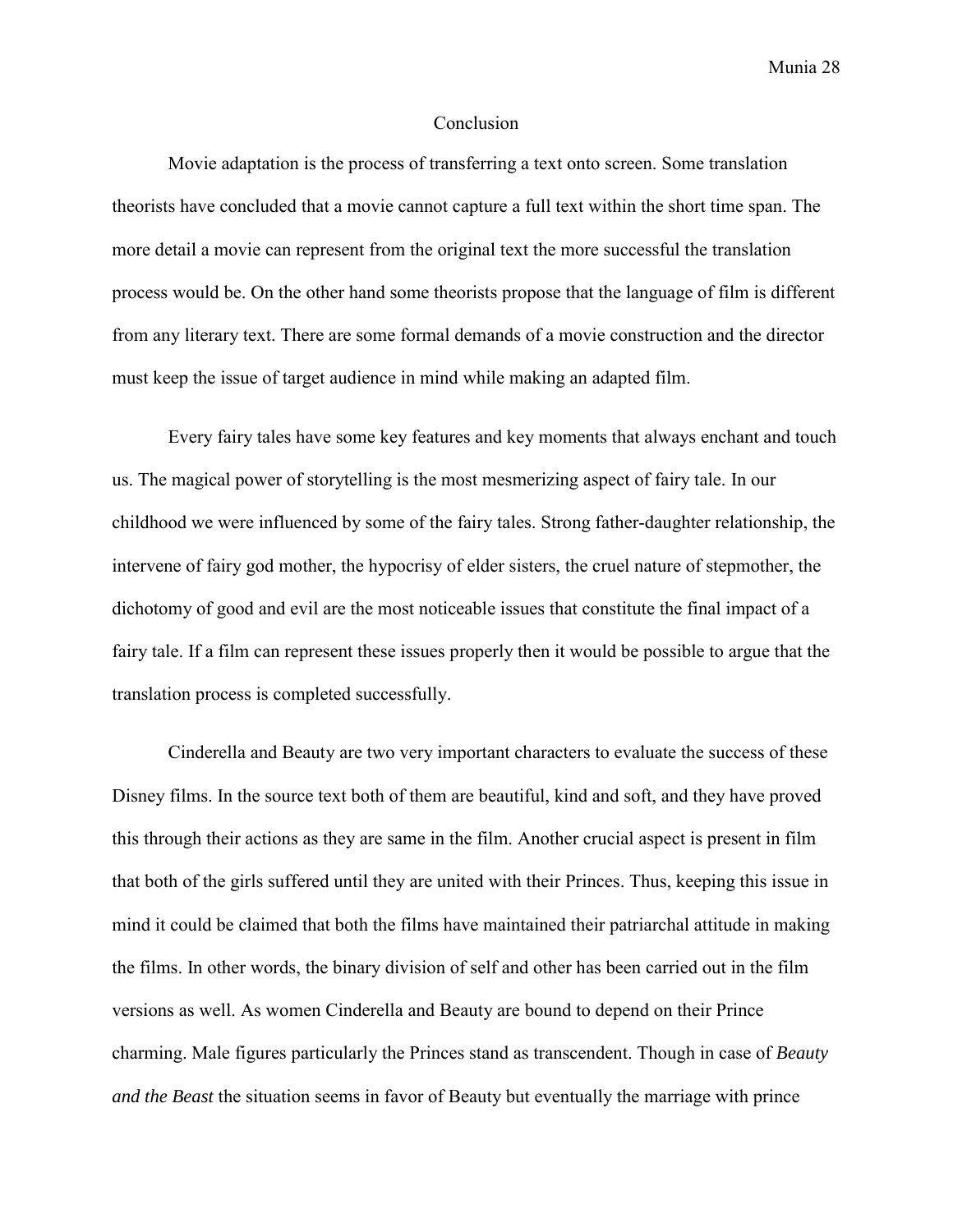proves male as socially superior to woman. It is discussed in the introductory part of this paper that translation can serve agenda of power and politics. It could be claimed that the question of power politics in the context of gender has remain present in the making of the films.

Nevertheless, *Cinderella (2015)* and *Beauty and the Beast (2017)* are two Disney movies that present the fairy tale in a way that captures our attention. Especially, for teenagers and young audiences these films are successful to convey the essence of the fairy tales. Directors change some parts of the story to make the story more appealing and reverent to audiences without disrupting the main gist of the fairy tales. These two films provoke our emotions and we feel for the characters. In this paper the adaptation process of the classical fairy tales has been viewed from theoretical standpoint. Indeed, no translation is errorless so the translation of these two Disney movies. But these films aptly resonates the essence of source texts.

Finally, this dissertation has tried to discuss the theoretical concepts of translation and evaluate the success of film adaption. The aim of a translated work is to transmit the source text to target text. Audience, power relation and translation medium are other factors related with a translation process. It is clear from the above discussion that the Disney films are successful in picturizing the characters of Cinderella and Beauty. This makes the films more appealing and exciting for audiences.